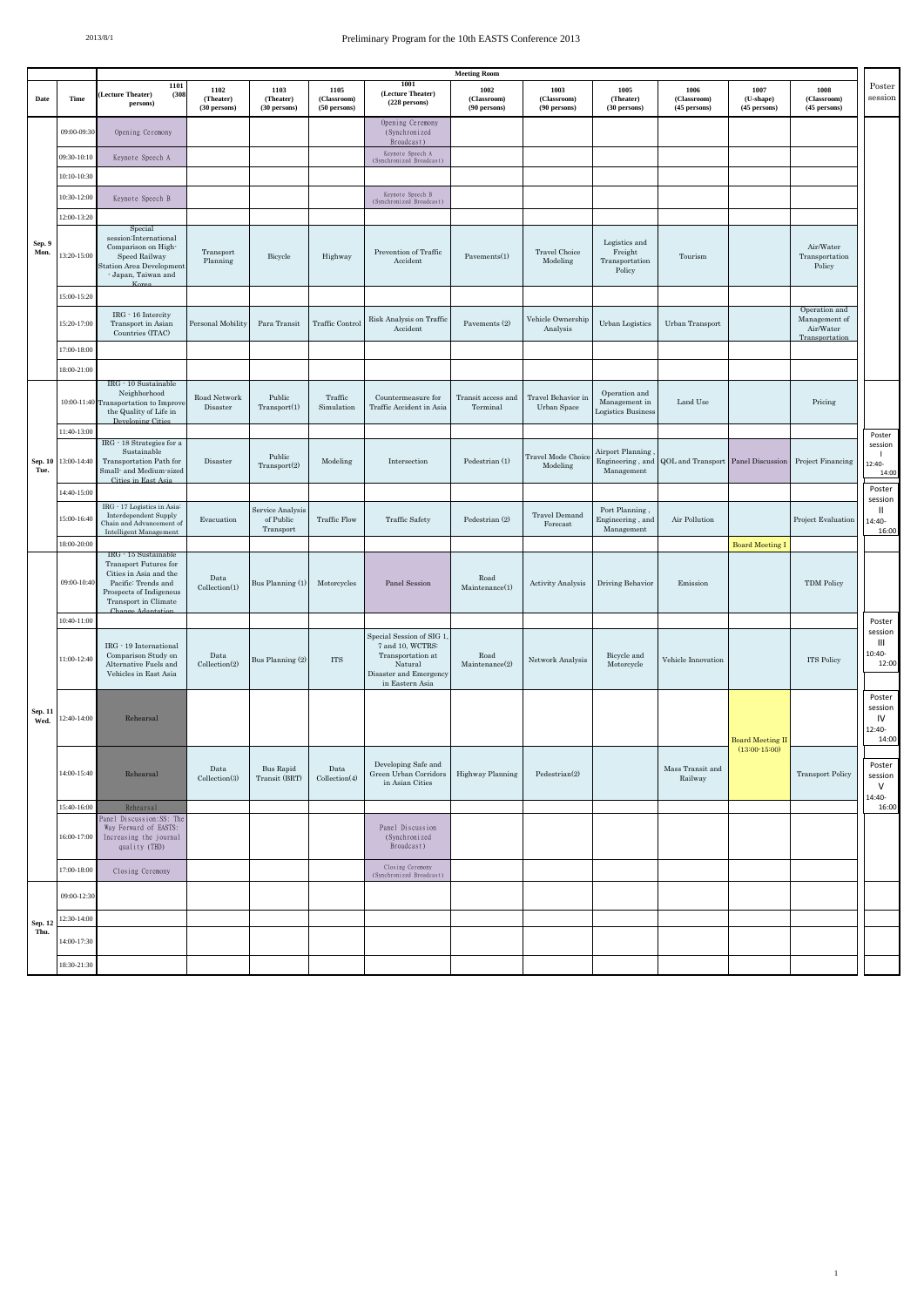|                            | Meeting Room 1101              |                                                                                                                                                                                                     |                                                |  |  |  |  |
|----------------------------|--------------------------------|-----------------------------------------------------------------------------------------------------------------------------------------------------------------------------------------------------|------------------------------------------------|--|--|--|--|
|                            |                                | Special session: International Comparison on High-Speed Railway<br>Station Area Development - Japan, Taiwan and Korea                                                                               |                                                |  |  |  |  |
| <b>Session A</b>           |                                | Chairperson:                                                                                                                                                                                        |                                                |  |  |  |  |
|                            |                                |                                                                                                                                                                                                     |                                                |  |  |  |  |
| Sep. 9 Mon.<br>13:20-15:00 |                                |                                                                                                                                                                                                     |                                                |  |  |  |  |
|                            |                                |                                                                                                                                                                                                     |                                                |  |  |  |  |
|                            |                                |                                                                                                                                                                                                     |                                                |  |  |  |  |
|                            |                                |                                                                                                                                                                                                     |                                                |  |  |  |  |
| <b>Session B</b>           |                                | IRG · 16 Intercity Transport in Asian Countries (ITAC)                                                                                                                                              |                                                |  |  |  |  |
|                            | PP1008                         | Chairperson-<br>Introducing High Speed Rail (HSR) System in Developing Asia: Issues and Prospects                                                                                                   | Surya Raj Acharya                              |  |  |  |  |
| Sep. 9 Mon.                | EASTS ISC-D-13-00160           | Effects of Perceived Benefits and Perceived Costs on Passenger's Intention to Use Self-ticketing Kiosk of Taiwan High Speed Rail Corporation                                                        | Mingying LU                                    |  |  |  |  |
| 15:20-17:00                | PP1051                         | High-Speed-Rail as a New Mode Choice in ASEAN: A Case Study of Southern Corridor in Thailand                                                                                                        | Piti Chantruthai                               |  |  |  |  |
|                            | EASTS_ISC-D-13-00214           | High Speed Rail in Australia · Much studied and slow to Start                                                                                                                                       | Philip Laird                                   |  |  |  |  |
|                            | EASTS_ISC-D-13-00112           | Chinese High Speed Rail Review "a Discussion of its Sustainable Development                                                                                                                         | Ying FU                                        |  |  |  |  |
|                            |                                | IRG - 10 Sustainable Neighborhood Transportation to Improve the Quality of Life in Developing Cities                                                                                                |                                                |  |  |  |  |
| Session C                  |                                | Chairperson:                                                                                                                                                                                        |                                                |  |  |  |  |
|                            | EASTS_ISC-D-13-00199           | Exploring University Students' Activities and Travels based on Travel Diary Report                                                                                                                  | Tri Basuki Joewono                             |  |  |  |  |
| Sep. 10 Tue.               | EASTS ISC-D-13-00402           | SMILE AND BEHAVIOR - NEW EVALUATION METHOD FOR PEDESTRIAN ENVIRONMENT                                                                                                                               | Aya Kojima                                     |  |  |  |  |
| $10:00 - 11:40$            | PP1037                         | Developing a PDCA Cycle to Improve Scheduled Bus Services                                                                                                                                           | Masaru Yajima                                  |  |  |  |  |
|                            | EASTS ISC-D-13-00220           | Perceptions of Foreign Tourists towards Street Vendors in Bangkok                                                                                                                                   | Djoen San Santoso                              |  |  |  |  |
|                            |                                |                                                                                                                                                                                                     |                                                |  |  |  |  |
|                            |                                | IRG - 18 Strategies for a Sustainable Transportation Path for Small- and Medium sized Cities in East Asia                                                                                           |                                                |  |  |  |  |
| <b>Session D</b>           |                                | Chairperson:                                                                                                                                                                                        |                                                |  |  |  |  |
|                            | EASTS_ISC-D-13-00360           | Potential of Habitual Change on Car Use as the Response to the Fuel Price Policies - Case Study on Bandung Metropolitan Area                                                                        | Sony Sulaksono Wibowo                          |  |  |  |  |
| Sep. 10 Tue.               | PP1015                         | A Potential Study of Bus Rapid Transit (BRT) Supporting Low Carbon Asian Developing City                                                                                                            | Phongphan TANKASEM                             |  |  |  |  |
| $13:00 - 14:40$            | EASTS_ISC-D-13-00235<br>PP1053 | Impact of a BRT System Along Expressways in Metro Manila<br>Issues Regarding Bus Rapid Transit Introduction to Small and Medium Size Cities of Developing Countries in East Asian Region            | Chino Que<br>Alexis Fillone                    |  |  |  |  |
|                            | EASTS_ISC-D-13-00452           | Possibility to Realize Low Carbon City in Medium sized City of Asia -Case Study in Vientiane, Lao People's Democratic Republic                                                                      | Sorlaxin Phommachanh                           |  |  |  |  |
|                            | EASTS_ISC-D-13-00354           | Possibility to Realize Low Carbon City in Medium sized City of Asia -Case Study in Khon Kaen City, Thailand-                                                                                        | Hiroki KIKUCHI                                 |  |  |  |  |
|                            | PP1092                         | Development of Bus Rapid Transit (BRT) in Khon Kaen, Thailand                                                                                                                                       | Sittha Jaensirisak                             |  |  |  |  |
| <b>Session E</b>           |                                | IRG · 17 Logistics in Asia: Interdependent Supply Chain and Advancement of Intelligent Management                                                                                                   |                                                |  |  |  |  |
|                            | EASTS_ISC-D-13-00407           | Chairperson-89<br>Solving a Maximal Covering Model of Emergency Ambulance Location Problem in Urban Areas by Dynamic Programming Technique                                                          | Wisit Limpattanasiri                           |  |  |  |  |
| Sep. 10 Tue.               | EASTS_ISC-D-13-00447           | Modeling Maritime Container Trailer Route Choice Behavior using Traffic Application Data for Oversize/Overmass Vehicles                                                                             | Tetsuro HYODO                                  |  |  |  |  |
| 15:00-16:40                | EASTS_ISC-D-13-00272           | Integrated Shipment Routing and Container Booking Model                                                                                                                                             | Manoj Lohatepanont                             |  |  |  |  |
|                            | PP1043                         | Industries, Intermodal Logistics and Ports in Far Eastern Russia: Current Status and Future Projects                                                                                                | Ryuichi Shibasaki                              |  |  |  |  |
|                            | EASTS_ISC-D-13-00126           | Container Port Operational Performance Assessment • A Rational Approach based on Internet Website Port Data                                                                                         | T. F. Fwa                                      |  |  |  |  |
|                            |                                | IRG - 15 Sustainable Transport Futures for Cities in Asia and the Pacific: Trends and Prospects of Indigenous Transport in Climate Change Adaptation                                                |                                                |  |  |  |  |
| <b>Session F</b>           |                                | Chairperson:                                                                                                                                                                                        |                                                |  |  |  |  |
|                            | EASTS_ISC-D-13-00306           | Motorcycle Taxi Service in Vietnam - Its Socioeconomic Impacts and Policy Considerations                                                                                                            | Vu Anh Tuan                                    |  |  |  |  |
| Sep. 11 Wed.               | PP1023                         | A Study on the Strategies for Green Public Transport in Mongolia                                                                                                                                    | Sun A Cho                                      |  |  |  |  |
| 09:00-10:40                | PP1002                         | Perception to Climate Change and Indigenous Transport in Developing Asia: A Comparison of Transport Users' Perspectives                                                                             | Derlie Mateo-Babiano                           |  |  |  |  |
|                            | PP1075<br>EASTS ISC-D-13-00380 | Strategic Master Plan for Establishing Sustainable Transport System and Mitigating Climate Change Impacts in Thailand<br>Probability Model to Predict Carbon Monoxide (CO) for Motorcycle Emissions | Dr Malee UABHARADORN                           |  |  |  |  |
|                            | PP1069                         | Evaluation of Potential Urban Transport and Land Use Measures to Reduce Greenhouse Gases (GHGs) Emission                                                                                            | Agah Muhammad Mulyadi<br>Pongrid KLUNGBOONKRON |  |  |  |  |
|                            |                                | IRG - 19 International Comparison Study on Alternative Fuels and Vehicles in East Asia                                                                                                              |                                                |  |  |  |  |
| Session G                  |                                | Chairperson <sup>:</sup>                                                                                                                                                                            |                                                |  |  |  |  |
|                            | PP1035                         | DEVELOPMENT OF DRIVE CYCLE AND ASSESSMENT OF THE PERFORMANCE OF AUTO LPG POWERED PUBLIC<br>UTILITY JEEPNEYS<br>IN MAKATI CITY PHILIPPINES                                                           | Nirman Pokharel                                |  |  |  |  |
| Sep. 11 Wed.               | PP1033                         | DEVELOPMENT OF A DRIVE CYCLE MODEL FOR TAXICABS IN METRO MANILA                                                                                                                                     | Ernesto Abaya<br>Muhammad Nanang               |  |  |  |  |
| 11:00-12:40                | EASTS_ISC-D-13-00218<br>PP1042 | Will Jakarta Road Pricing Reduce Fuel Consumption and Emission?                                                                                                                                     | Pravudvanto<br>Dinh Van Hiep                   |  |  |  |  |
|                            | PP1080                         | Towards Sustainable Transportation through Introduction of Eco-Drive Management System for Vehicle Fuel Efficiency<br>Fuel Consumptions of Scooter on the Real-World in Taiwan                      | Pei-Chang WEN                                  |  |  |  |  |
|                            | EASTS_ISC-D-13-00409           | The Effect of Ecodrive Program in Simulated and Real-World Driving Modes on the Fuel Economy of Manila Drivers                                                                                      | Anabel Abuzo                                   |  |  |  |  |
| <b>Session H</b>           |                                | Rechearsal                                                                                                                                                                                          |                                                |  |  |  |  |
|                            |                                | Chairperson-                                                                                                                                                                                        |                                                |  |  |  |  |
|                            |                                |                                                                                                                                                                                                     |                                                |  |  |  |  |
| Sep. 11 Wed<br>14:00-15:40 |                                |                                                                                                                                                                                                     |                                                |  |  |  |  |
|                            |                                |                                                                                                                                                                                                     |                                                |  |  |  |  |
|                            |                                |                                                                                                                                                                                                     |                                                |  |  |  |  |
|                            |                                |                                                                                                                                                                                                     |                                                |  |  |  |  |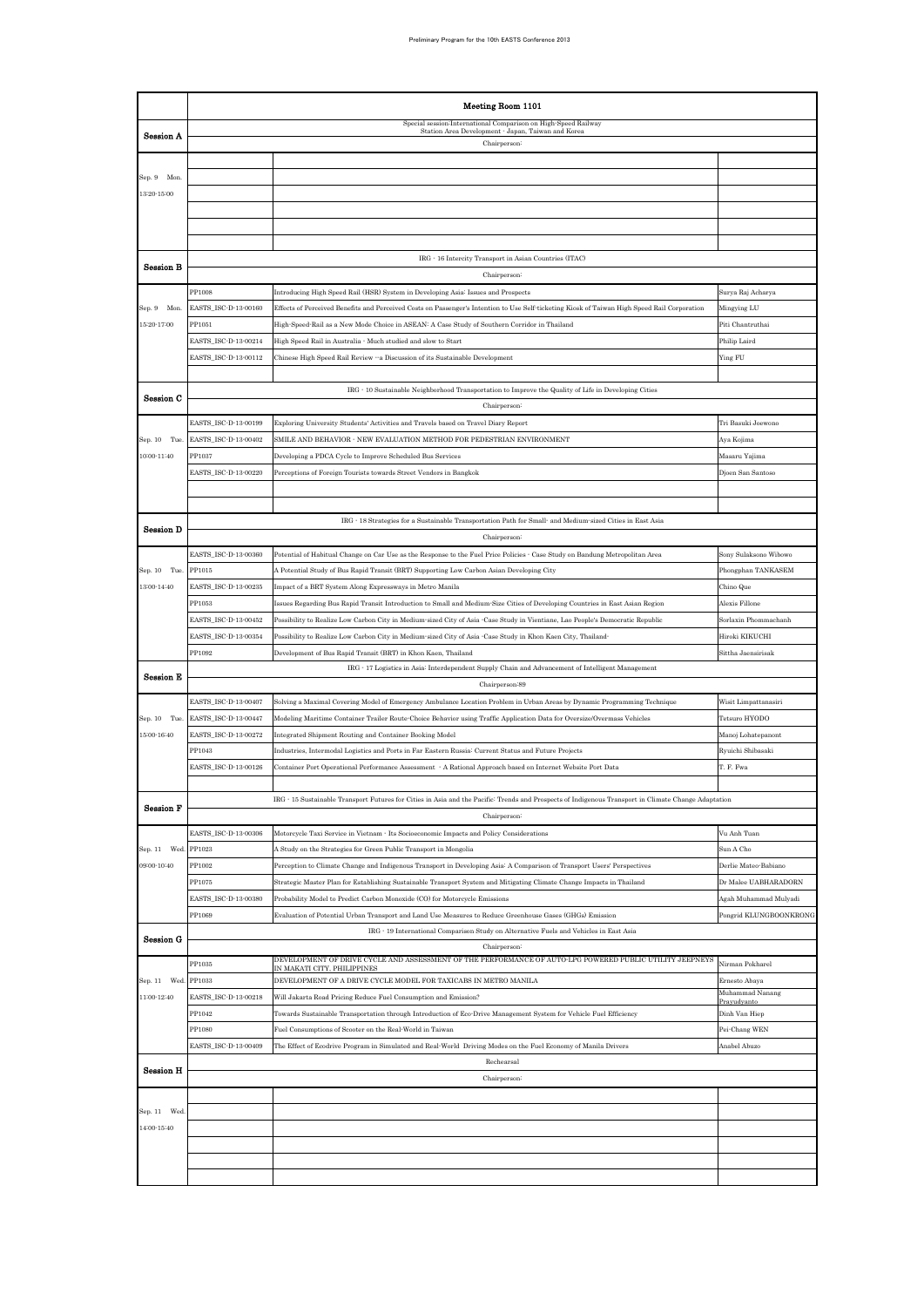|                  | Meeting Room 1102                            |                                                                                                                                                                                                          |                                |  |  |  |  |
|------------------|----------------------------------------------|----------------------------------------------------------------------------------------------------------------------------------------------------------------------------------------------------------|--------------------------------|--|--|--|--|
|                  |                                              | <b>Transport Planning</b>                                                                                                                                                                                |                                |  |  |  |  |
| Session A        |                                              | Chairperson <sup>:</sup>                                                                                                                                                                                 |                                |  |  |  |  |
|                  | EASTS_ISC-D-13-00379                         | The Measurement of Land Use and Transportation Planning Success in Developing Countries Based On Comparative                                                                                             | Yong Adilah                    |  |  |  |  |
| Sep. 9 Mon.      | EASTS_ISC-D-13-00476                         | URBAN PUBLIC TRANSPORT IN PENANG: SOME POLICY CONSIDERATIONS                                                                                                                                             | Azfizan Aziz                   |  |  |  |  |
| 13:20-15:00      | EASTS_ISC-D-13-00166                         | Enhancing Northeast Asia and Mongolia Economic Cooperation through Transport Network Development                                                                                                         | GOTOV                          |  |  |  |  |
|                  | PP1022                                       | Decision support tools in transport planning: from research to practice                                                                                                                                  | Alex ERATH                     |  |  |  |  |
|                  | EASTS_ISC-D-13-00034                         | A Study of the Impacts of Inner city and Inter city Accessibility on House Price                                                                                                                         | Na WU                          |  |  |  |  |
|                  |                                              |                                                                                                                                                                                                          |                                |  |  |  |  |
| <b>Session B</b> |                                              | Personal Mobility                                                                                                                                                                                        |                                |  |  |  |  |
|                  |                                              | Chairperson:                                                                                                                                                                                             | Shoshi MIZOKAMI                |  |  |  |  |
| Sep. 9 Mon.      | EASTS_ISC-D-13-00436<br>EASTS_ISC-D-13-00401 | An Intervention Research for QOL Improvements through the use of Personal Mobility in an Aging Society<br>Recreational Cycling Routes Investment Selection Hsinchu Technopolis Case by Applying ZOGP     | Hsin Wen Chang                 |  |  |  |  |
| 15:20-17:00      | EASTS_ISC-D-13-00136                         | Determinants of Children's Independent Mobility in Hong Kong                                                                                                                                             | Winnie Wing Yee Lam            |  |  |  |  |
|                  | PP1006                                       | A Fundamental Survey on Personal Mobility Needs in an Aging Society                                                                                                                                      | Satoshi Tsuchiya               |  |  |  |  |
|                  | EASTS_ISC-D-13-00039                         | A Study of the Factors Involved in Improving the Satisfaction of the Segway Tour                                                                                                                         | Yasuyuki Kobayashi             |  |  |  |  |
|                  |                                              |                                                                                                                                                                                                          |                                |  |  |  |  |
|                  |                                              | Road Network Disaster                                                                                                                                                                                    |                                |  |  |  |  |
| Session C        |                                              | Chairperson:                                                                                                                                                                                             |                                |  |  |  |  |
|                  | EASTS_ISC-D-13-00273                         | Modeling Disaster Response Operations including Road Network Vulnerability                                                                                                                               | Wisinee Wisetjindawat          |  |  |  |  |
| Sep. 10 Tue.     | EASTS_ISC-D-13-00377                         | Prioritization of Road Network Sections to Upgrade Dry Weathered Condition: An Accessibility Approach in Rural Areas of<br>Nepal                                                                         | Ramesh Pokharel                |  |  |  |  |
| 10:00-11:40      | EASTS_ISC-D-13-00050                         | An Analysis of Probe Data on Traffic Congestion During the Typhoon Using GIS Application                                                                                                                 | Khan Mohammad Hannan<br>Mahmud |  |  |  |  |
|                  | EASTS_ISC-D-13-00162                         | Emergency Distribution Center Selection with Network Reliability Consideration                                                                                                                           | Ta-Yin Hu                      |  |  |  |  |
|                  | EASTS_ISC-D-13-00225                         | Identification of Critical Locations in Road Networks due to Disasters                                                                                                                                   | Paramet LUATHEP                |  |  |  |  |
|                  |                                              |                                                                                                                                                                                                          |                                |  |  |  |  |
| Session D        |                                              | Disaster                                                                                                                                                                                                 |                                |  |  |  |  |
|                  |                                              | Chairperson:                                                                                                                                                                                             |                                |  |  |  |  |
|                  | PP1014                                       | How Japan's Bullet Trains Survived the 2011 Great Tohoku Earthquake                                                                                                                                      | Makoto SHIMAMURA               |  |  |  |  |
| Sep. 10 Tue.     | EASTS_ISC-D-13-00432                         | A New Scheme for Evaluating Road Projects by Considering Their Effects after Disasters -Challenges Faced by Japan since<br>the Great East Japan Earthquake of March 201                                  | Hitoshi IEDA                   |  |  |  |  |
| 13:00-14:40      | EASTS_ISC-D-13-00327                         | Regional Disaster Prevention Countermeasures Considering Inhabitants' Risk Acceptance of Tsunami                                                                                                         | Kana ITO                       |  |  |  |  |
|                  | EASTS_ISC-D-13-00443                         | Factors Affecting on "Where do They Go after Flooding Disaster": a Case Study of Thailand Flooding 2011                                                                                                  | Thai Charnkol                  |  |  |  |  |
|                  | EASTS_ISC-D-13-00122                         | Comparison of Reconstruction System of the Queensland Flood and of the East Japan Great Earthquake                                                                                                       | Hajime INAMURA                 |  |  |  |  |
|                  |                                              |                                                                                                                                                                                                          |                                |  |  |  |  |
|                  |                                              | Evacuation                                                                                                                                                                                               |                                |  |  |  |  |
| Session E        |                                              | Chairperson <sup>:9</sup>                                                                                                                                                                                |                                |  |  |  |  |
|                  | EASTS_ISC-D-13-00025                         | A Review of Recent Studies on Flood Evacuation Planning                                                                                                                                                  | Hector Jr                      |  |  |  |  |
| Sep. 10 Tue.     | EASTS_ISC-D-13-00441                         | Development of Traffic Simulation for Tsunami Evacuation - Case Study for Kesennuma city -                                                                                                               | Kazuyuki TAKADA                |  |  |  |  |
| 15:00-16:40      | EASTS_ISC-D-13-00206                         | Flood Evacuation Behavior Analysis in Urban Areas                                                                                                                                                        | Paramet LUATHEP                |  |  |  |  |
|                  | EASTS_ISC-D-13-00416                         | The Application of the Multi-Grid Cellular Automaton to Forecast the Pedestrian Evacuation in Case of Natural Disaster                                                                                   | Chalat Tipakornkiat            |  |  |  |  |
|                  | EASTS_ISC-D-13-00200                         | Factors Affecting Flood Evacuation Decision and Its Implication to Transportation Planning                                                                                                               | Ma Bernadeth                   |  |  |  |  |
|                  | ASTS_ISC-D-13-00208                          | Formulation of Tsunami Evacuation Strategy to Designate Routes for the Car Mode - Lessons from the Three Cities in<br>Tohoku Area, Japan                                                                 | un LEE                         |  |  |  |  |
| <b>Session F</b> |                                              | Data Collection(1)                                                                                                                                                                                       |                                |  |  |  |  |
|                  |                                              | Chairperson:                                                                                                                                                                                             |                                |  |  |  |  |
|                  | EASTS_ISC-D-13-00318                         | On the use of Bluetooth MAC Scanners for live reporting of transport network                                                                                                                             | Ashish Bhaskar                 |  |  |  |  |
| Sep. 11 Wed.     | EASTS_ISC-D-13-00462                         | The Future Mobility Survey: overview and preliminary evaluation                                                                                                                                          | Zhao Fang                      |  |  |  |  |
| 09:00-10:40      | EASTS_ISC-D-13-00427                         | Study on Estimation of VKT and Fuel Consumption in Khon Kaen City, Thailand<br>Application of Image Processing Technology to Traffic Volume Survey in Indonesia: Joint Study between National Institutes | Atsushi FUKUDA                 |  |  |  |  |
|                  | PP1050                                       | n Indonesia and Japar                                                                                                                                                                                    | Hirotaka SEKIYA                |  |  |  |  |
|                  | EASTS_ISC-D-13-00259                         | Influence of Daily SNS Usage on the Collection of Disaster Information and Inhabitants' Behavior during Flood                                                                                            | Junya HIRANO                   |  |  |  |  |
|                  |                                              | Data Collection(2)                                                                                                                                                                                       |                                |  |  |  |  |
| Session G        |                                              | Chairperson:                                                                                                                                                                                             |                                |  |  |  |  |
|                  | EASTS_ISC-D-13-00242                         | Map Matching of GPS Data with Bayesian Belief Networks                                                                                                                                                   | Tao FENG                       |  |  |  |  |
| Sep. 11 Wed.     | EASTS_ISC-D-13-00267                         | Validation of ATIS Journey Time and Traffic Speed Estimates by Floating Car Survey                                                                                                                       | William H.K. Lam               |  |  |  |  |
| 11:00-12:40      | EASTS_ISC-D-13-00045                         | Accuracy Assessment of Non-Intrusive Traffic Detectors for Highways                                                                                                                                      | Santosh Baral                  |  |  |  |  |
|                  | EASTS_ISC-D-13-00292                         | Travel Time Estimation by Running Speed and Stopped Delay (RSSD) Method on Urban Road Using Probe Vehicle Data                                                                                           | Porntep Puangprakhon           |  |  |  |  |
|                  | EASTS_ISC-D-13-00062                         | Analyses of Route Choice and Route Switching Behavior Using Panel ETC Data from Tokyo Metropolitan Expressway                                                                                            | Tawin Tiratanapakhom           |  |  |  |  |
|                  |                                              |                                                                                                                                                                                                          |                                |  |  |  |  |
|                  |                                              | Data Collection(3)                                                                                                                                                                                       |                                |  |  |  |  |
| Session H        |                                              | Chairperson:                                                                                                                                                                                             |                                |  |  |  |  |
|                  | EASTS_ISC-D-13-00129                         | Creating Human Based Sensory Networks via Crowd Sourcing Techniques for Transportation Studies                                                                                                           | Francis Aldrine Uy             |  |  |  |  |
| Sep. 11 Wed.     | EASTS_ISC-D-13-00332                         | Relation between Travel Time Reliability and Space Mean Speed for Mixed Traffic Conditions - A Case Study of Urban Road<br>Corridor in India                                                             | Ch.Ravi Sekhar                 |  |  |  |  |
| 14:00-15:40      | EASTS_ISC-D-13-00251                         | Incident Detection Method using Longitudinal Occupancy Time Series Data                                                                                                                                  | Naoya NARIOKA                  |  |  |  |  |
|                  | PP1001                                       | Transport Governance: Geographical Information System For Crime Prevention Issues                                                                                                                        | Maasriah Musa                  |  |  |  |  |
|                  | PP1004                                       | Development of Trip Guide System of the Osakikamijima Island, "Shima-NAVI"                                                                                                                               | Syuzi OKAMURA                  |  |  |  |  |
|                  | PP1107                                       | An Estimation of Optimal Number of Probe Vehicle of the DSRC Based Traffic Information System Considering Accuracy<br>and Collection Rate                                                                | Sigon Kim                      |  |  |  |  |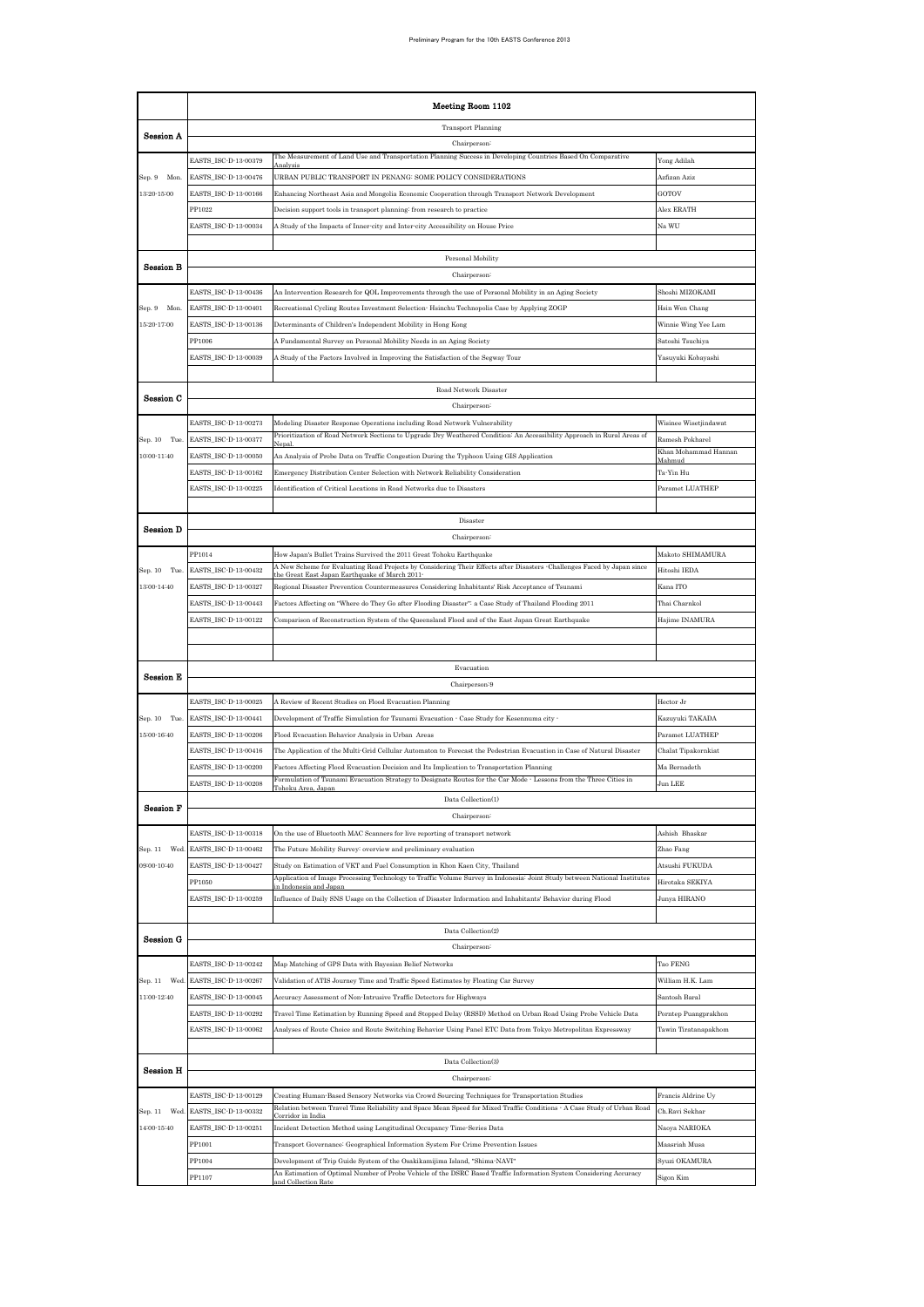|                                | Meeting Room 1103                            |                                                                                                                                                                                                                                         |                                                |  |  |  |  |
|--------------------------------|----------------------------------------------|-----------------------------------------------------------------------------------------------------------------------------------------------------------------------------------------------------------------------------------------|------------------------------------------------|--|--|--|--|
|                                |                                              | Bicycle                                                                                                                                                                                                                                 |                                                |  |  |  |  |
| Session A                      |                                              | Chairperson:                                                                                                                                                                                                                            |                                                |  |  |  |  |
|                                | PP1064                                       | An Optimal Location Model for a Bicycle Sharing Program: Case Study of the Kaohsiung K-bike System                                                                                                                                      | Shou-Ren Hu                                    |  |  |  |  |
| Sep. 9<br>Mon.                 | EASTS_ISC-D-13-00182                         | Evaluation Models for Cyclists' Perception Using Probe Bicycle System                                                                                                                                                                   | Hideo Yamanaka                                 |  |  |  |  |
| 13:20-15:00                    | EASTS_ISC-D-13-00041                         | A Study on the Practical Evaluation of Demand Change Caused by the Development of a Bicycle Friendly Environment                                                                                                                        | Tsuchizaki Nobu                                |  |  |  |  |
|                                | PP1096<br>EASTS_ISC-D-13-00437               | Guideline for the Creation of Safe and Comfortable Bicycle Use Environments in Japan: Outline and Concepts<br>Analysis of Bicycle Maneuvering Characteristics using an Inertial Measurement Unit and Development of a Cycling Stability | Hiroshi Kobayashi<br>Shinhye Joo               |  |  |  |  |
|                                | EASTS_ISC-D-13-00453                         | Present Conditions of Urban Transport and  Recommendations on Cycling Strategies in Ulaanbaatar City                                                                                                                                    | Amarjargal N.                                  |  |  |  |  |
|                                |                                              | Para Transit                                                                                                                                                                                                                            |                                                |  |  |  |  |
| Session B                      |                                              | Chairperson <sup>:</sup>                                                                                                                                                                                                                |                                                |  |  |  |  |
|                                | EASTS_ISC-D-13-00404                         | Social Aspects of Paratransit Policy Making: Analysis of Paratransit Service Supply and Drivers' Life Satisfaction                                                                                                                      | Gang LI                                        |  |  |  |  |
| Sep. 9 Mon.                    | EASTS_ISC-D-13-00343                         | Perception of Public Van Users in Bangkok                                                                                                                                                                                               | Sirajum Munira                                 |  |  |  |  |
| 15:20-17:00                    | EASTS_ISC-D-13-00029                         | A Study of Economic Valuation of a Community Bus Service Operated in an Island - Case Study of "The Oto Hime Bus" in<br>he Osaki Kamijima Island in Japan                                                                               | Masato Okayama                                 |  |  |  |  |
|                                | EASTS_ISC-D-13-00150                         | Does Improved Level of Paratransit Service Improve Drivers' Quality of Life?                                                                                                                                                            | Widyarini Weningtyas                           |  |  |  |  |
|                                | EASTS_ISC-D-13-00055                         | An Exact Algorithm for Dial-A-Ride Problems with Time-Dependent Travel Costs                                                                                                                                                            | Ta-Yin Hu                                      |  |  |  |  |
|                                |                                              | Public Transport(1)                                                                                                                                                                                                                     |                                                |  |  |  |  |
| Session C                      |                                              | Chairperson:                                                                                                                                                                                                                            |                                                |  |  |  |  |
|                                | EASTS_ISC-D-13-00073                         | Analysis of Municipal Community Bus and Community Taxi Services in Japan Based on a Nationwide Urban Survey                                                                                                                             | Kaichi ICHIKAWA                                |  |  |  |  |
| Sep. 10 Tue.                   | EASTS_ISC-D-13-00421                         | Focusing on Sustainable Local Transportation for Daily Use<br>Synchronisation of Public Transport Services: Comparison of Methods                                                                                                       | Vahid Poorjafari                               |  |  |  |  |
| 10:00-11:40                    | EASTS ISC-D-13-00435                         | An Analysis of Short Trip Passengers' Behaviors in a Marketing Process for Strategic Regional Transit Plan of HANKAI<br>Tramwa                                                                                                          | Kento NAKAMURA                                 |  |  |  |  |
|                                | EASTS_ISC-D-13-00035                         | A Study on Cost-Benefit Analysis of Commuter Train Improvement in the Dhaka Metropolitan Area                                                                                                                                           | Muhammod KUDROT-E-<br>KHUDA                    |  |  |  |  |
|                                | EASTS_ISC-D-13-00469                         | Research on Planning of Service Area for sustaible Development of Metro Station                                                                                                                                                         | Trinh VAN CHINH                                |  |  |  |  |
|                                |                                              |                                                                                                                                                                                                                                         |                                                |  |  |  |  |
| <b>Session D</b>               |                                              | Public Transport(2)                                                                                                                                                                                                                     |                                                |  |  |  |  |
|                                | EASTS_ISC-D-13-00219                         | Chairperson:                                                                                                                                                                                                                            | Djoen San Santoso                              |  |  |  |  |
| Sep. 10 Tue.                   | EASTS_ISC-D-13-00320                         | How Safe is the Rail Platform? A Study of Bangkok Mass Transit System (BTS)<br>Time-Space Diagram Models for Single- and Double-track Railway System Capacities in Thailand                                                             | Jittichai Rudjanakanoknad                      |  |  |  |  |
| 13:00-14:40                    | EASTS_ISC-D-13-00468                         | Vehicle Operation Cost and Load Factor of Inter-City Micro-Bus Transit in Mamminasata Metropolitan Area                                                                                                                                 | Nirwan Nasrullah                               |  |  |  |  |
|                                | PP1036                                       | Passenger Travel Profiles through Origin Destination (OD) Surveys for Malayan Railways Limited                                                                                                                                          | Ab. Karim, Siti Nurbaya                        |  |  |  |  |
|                                | EASTS_ISC-D-13-00275                         | Intercity Land Public Transport Challenges in developing country. A Case Study in Peninsular Malaysia                                                                                                                                   | Angelalia Roza                                 |  |  |  |  |
|                                |                                              |                                                                                                                                                                                                                                         |                                                |  |  |  |  |
|                                |                                              |                                                                                                                                                                                                                                         |                                                |  |  |  |  |
| <b>Session E</b>               |                                              | Service Analysis of Public Transport                                                                                                                                                                                                    |                                                |  |  |  |  |
|                                |                                              | Chairperson <sup>:</sup>                                                                                                                                                                                                                |                                                |  |  |  |  |
| Sep. 10 Tue.                   | EASTS_ISC-D-13-00326<br>EASTS_ISC-D-13-00309 | Passenger Evaluation on Rail-Bus Transfer Convenience in Railway Station<br>Multivariate Analysis of Customer Satisfaction: A Case Study of Bangkok's Mass Rapid Transit (MRT) Passengers                                               | Takamasa Suzuki<br>Kerkritt Sriroongvikrai     |  |  |  |  |
| $15:00 - 16:40$                | PP1074                                       | Public Transport Passengers' Perception and Demand Satisfaction: A Case Study at Petaling Jaya Municipal District,                                                                                                                      | Nik Ibtishamiah IBRAHIM                        |  |  |  |  |
|                                | EASTS_ISC-D-13-00233                         | Malaysia<br>Location and Mode Choice Decision Mechanism Analysis of Multi-Worker Household in Bangkok, Thailand                                                                                                                         | Peamsook Sanit                                 |  |  |  |  |
|                                | EASTS_ISC-D-13-00328                         | Passenger Perception Regarding Bus Service: A Deep Examination on Multi-component Concept of Loyalty                                                                                                                                    | Hoang-Tung                                     |  |  |  |  |
|                                |                                              |                                                                                                                                                                                                                                         |                                                |  |  |  |  |
| <b>Session F</b>               |                                              | Bus Planning (1)                                                                                                                                                                                                                        |                                                |  |  |  |  |
|                                |                                              | Chairperson:                                                                                                                                                                                                                            |                                                |  |  |  |  |
|                                | EASTS ISC-D-13-00384                         | Quantification of Level of Service Index for Bus Routes in Developing Countries: A Case Study in India                                                                                                                                  | Shriniwas Arkatkar                             |  |  |  |  |
| Sep. 11<br>Wed.<br>09:00-10:40 | PP1067<br>EASTS_ISC-D-13-00184               | Campus Bus Service Planning for a Rural University in Thailand<br>Evaluation of bus route efficiency by network DEA including social priority                                                                                           | Rattaphol Pueboobpaphan<br>Yasushi Higashimoto |  |  |  |  |
|                                | EASTS_ISC-D-13-00305                         | Reliability Based Transit Network Design with Stochastic Demand                                                                                                                                                                         | Hong K. Lo                                     |  |  |  |  |
|                                | PP1089                                       | The Optimum Bus Route Selection for Sustainable Operation (Case Study: Tangerang Bus Lane)                                                                                                                                              | A Alvinsyah                                    |  |  |  |  |
|                                | PP1073                                       | Analyzing Relationship between Weather and Variability of Travel Time of Bus                                                                                                                                                            | Gyu-Geun Yoon                                  |  |  |  |  |
| Session G                      |                                              | Bus Planning (2)                                                                                                                                                                                                                        |                                                |  |  |  |  |
|                                |                                              | Chairperson:                                                                                                                                                                                                                            |                                                |  |  |  |  |
|                                | EASTS_ISC-D-13-00141                         | Development of Bus Location System with Smartphone and Effect of Providing Regional Information added on Bus                                                                                                                            | Akihiko Sakata                                 |  |  |  |  |
| Sep. 11 Wed                    | EASTS_ISC-D-13-00021                         | A Performance Evaluation of Bus Stop Placements near a Signalized Intersection by a Microscopic Traffic Simulation                                                                                                                      | Rui Wang                                       |  |  |  |  |
| 11:00-12:40                    | EASTS_ISC-D-13-00423                         | Improving Timetable Planning of Airport Bus Stop to Enhance Seamless Transportation of Off-shore Islands                                                                                                                                | Suiling Li                                     |  |  |  |  |
|                                | EASTS_ISC-D-13-00414<br>PP1041               | Statistical Modeling of Bus Dwell Time at Stops                                                                                                                                                                                         | Hooi Ling Khoo                                 |  |  |  |  |
|                                | EASTS_ISC-D-13-00063                         | Effect of Information Provision for Encouragement of Use of Bus Service<br>Analysing Bus Transit On-Time Performance at the Stop Level Using AVL Data                                                                                   | Takeshi HIROSE<br>Sekhar Somenahalli           |  |  |  |  |
|                                |                                              | Bus Rapid Transit (BRT)                                                                                                                                                                                                                 |                                                |  |  |  |  |
| <b>Session H</b>               |                                              | Chairperson <sup>:</sup>                                                                                                                                                                                                                |                                                |  |  |  |  |
|                                | PP1103                                       | Taichung City BRT Design Record                                                                                                                                                                                                         | Hung-Jen Huang                                 |  |  |  |  |
| Sep. 11<br>Wed                 | EASTS_ISC-D-13-00362                         | Potentials for Modal Shift towards Bus Rapid Transit (BRT) in an Asian Developing City                                                                                                                                                  | Thaned Satiennam                               |  |  |  |  |
| 14:00-15:40                    | PP1027                                       | An Evaluation of User Characteristics and System Performance of the Bangkok Bus Rapid Transit (BRT)                                                                                                                                     | Ridwan Quaium and Kunnawee<br>Kanitpons        |  |  |  |  |
|                                | EASTS_ISC-D-13-00119                         | Comparative Evaluation of Alternate Bus Rapid Transit System (BRTS) Planning, Operation and Design Options                                                                                                                              | Sandeep Gandhi                                 |  |  |  |  |
|                                | PP1034                                       | The Comprehensive Evaluation of BRT System Based on Introduced Examples in Major Cities of China                                                                                                                                        | LI BANBAN                                      |  |  |  |  |
|                                |                                              |                                                                                                                                                                                                                                         |                                                |  |  |  |  |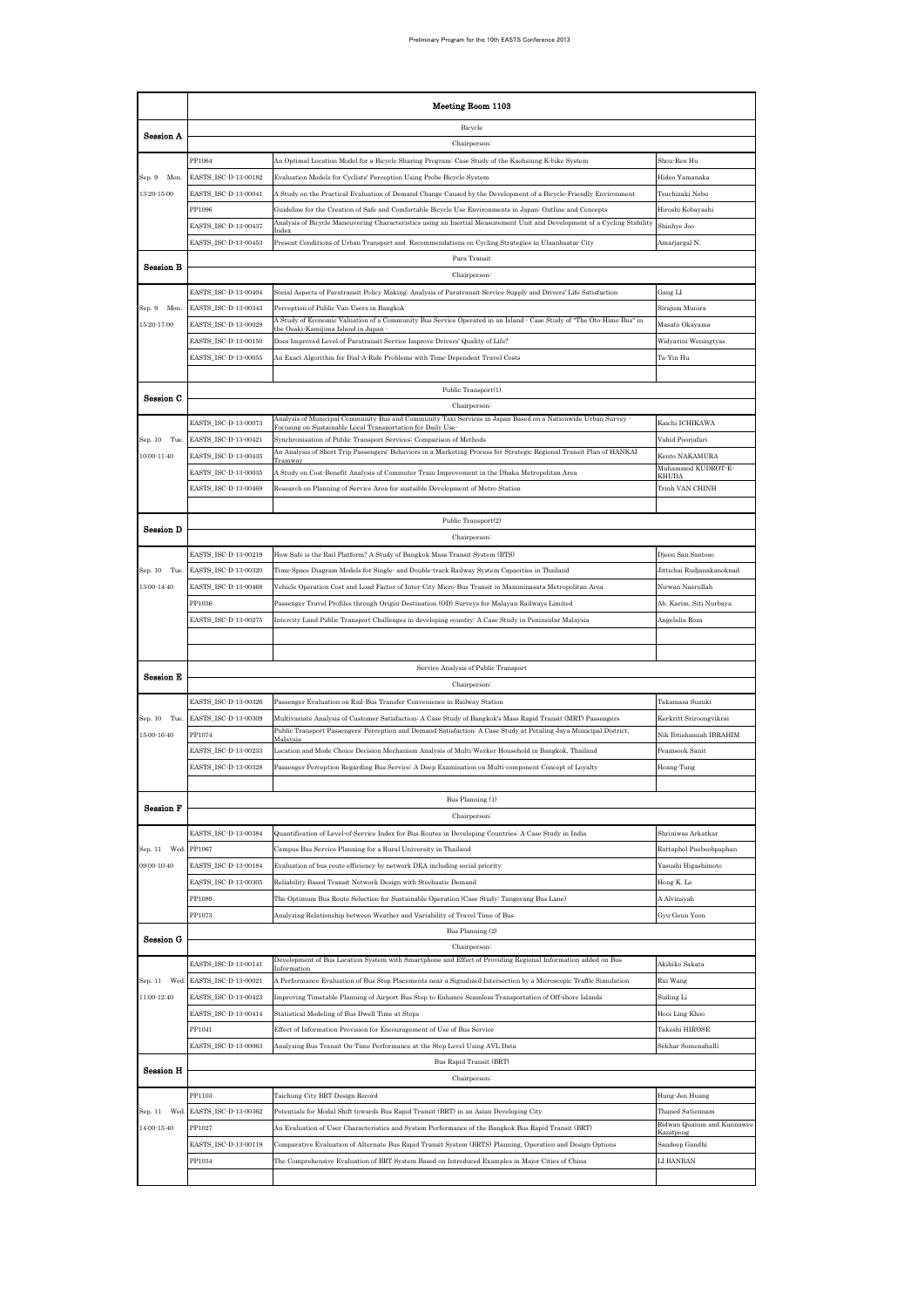|                  | Meeting Room 1105                            |                                                                                                                                                                                                                                                      |                                          |  |  |  |  |
|------------------|----------------------------------------------|------------------------------------------------------------------------------------------------------------------------------------------------------------------------------------------------------------------------------------------------------|------------------------------------------|--|--|--|--|
| Session A        |                                              | Highway                                                                                                                                                                                                                                              |                                          |  |  |  |  |
|                  |                                              | Chairperson <sup>:</sup>                                                                                                                                                                                                                             |                                          |  |  |  |  |
|                  | EASTS_ISC-D-13-00071                         | Analysis of Correlation between Car-Following Platoon Size and Macroscopic Traffic Stream Models                                                                                                                                                     | Mitsuru Tanaka                           |  |  |  |  |
| Sep. 9 Mon.      | EASTS_ISC-D-13-00189                         | Evaluation of Philippines' Electronic Toll Collection System for North Luzon Expressway.                                                                                                                                                             | Takahiro Izawa                           |  |  |  |  |
| 13:20-15:00      | EASTS_ISC-D-13-00106                         | Capacity of U-turn Junction at Midblock Median Opening on Urban Arterial Based on Balancing Volume-to-capacity Ratio                                                                                                                                 | Thakonlaphat Jenjiwattanakul             |  |  |  |  |
|                  | EASTS_ISC-D-13-00348                         | Performance Evaluation of Urban Arterial in Delhi Using Travel Time Reliability                                                                                                                                                                      | Chalumari Ravi Sekhar                    |  |  |  |  |
|                  | EASTS_ISC-D-13-00125                         | Congestion Analysis of Metropolitan Expressway No. 3 at Interchange Inflow Section                                                                                                                                                                   | Mio SUZUKI                               |  |  |  |  |
|                  |                                              | Traffic Control                                                                                                                                                                                                                                      |                                          |  |  |  |  |
| <b>Session B</b> |                                              | Chairperson:                                                                                                                                                                                                                                         |                                          |  |  |  |  |
|                  | EASTS_ISC-D-13-00082                         | Application of Web-GIS Technique to Developing the Management Platform of Traffic Control Devices                                                                                                                                                    | Chia-Chun Yen                            |  |  |  |  |
| Sep. 9 Mon.      | EASTS_ISC-D-13-00470                         | Effects of ITS Technology in Reducing Traffic Pollution and Fuel Consumption from Intersection Congestion                                                                                                                                            | Weeradej                                 |  |  |  |  |
| 15:20-17:00      | EASTS_ISC-D-13-00196                         | Experiments to Determine Roundabout Safety in Consideration of Driver Behavior                                                                                                                                                                       | CHEEWAPATTANANUWONG<br>Hiroyuki Kageyama |  |  |  |  |
|                  | EASTS_ISC-D-13-00246                         | Improving Bus Terminal Operations with Internal Adaptive Traffic Control                                                                                                                                                                             | Chien-Hung Wei                           |  |  |  |  |
|                  | PP1099                                       | SMRT - Signal Management and Re-timing Tool                                                                                                                                                                                                          | Zong Tian                                |  |  |  |  |
|                  |                                              |                                                                                                                                                                                                                                                      |                                          |  |  |  |  |
| Session C        |                                              | Traffic Simulation                                                                                                                                                                                                                                   |                                          |  |  |  |  |
|                  |                                              | Chairperson:                                                                                                                                                                                                                                         |                                          |  |  |  |  |
|                  | EASTS ISC-D-13-00194                         | Evaluation of Traffic System Management Measures using Microscopic Multi Modal Simulation                                                                                                                                                            | KAYITHA RAVINDER                         |  |  |  |  |
| Sep. 10 Tue.     | EASTS_ISC-D-13-00057                         | An Integrated Emission and Dispersion Model under Mixed Traffic Conditions                                                                                                                                                                           | Chih-Wei HSIEH                           |  |  |  |  |
| $10:00 - 11:40$  | EASTS_ISC-D-13-00088                         | Assessing Ramp Metering and Variable Speed Limits Strategies for Auckland Motorway                                                                                                                                                                   | Prakash Ranjitkar                        |  |  |  |  |
|                  | EASTS_ISC-D-13-00204                         | Feedback Estimators for Identifying Headway Distance and Velocity of Longitudinal Platooned Vehicles                                                                                                                                                 | Hironori Suzuki                          |  |  |  |  |
|                  | PP1062                                       | Modeling Pedestrian Trajectory for Safety Assessment at Signalized Crosswalks                                                                                                                                                                        | Weiliang ZENG                            |  |  |  |  |
|                  | EASTS_ISC-D-13-00179                         | Evaluating the Impact of Heavy Vehicles on Lane changing Decisions of Car Drivers: A Neural network based Methodology<br>Modeling                                                                                                                    | Jian ZHENG                               |  |  |  |  |
| <b>Session D</b> |                                              | Chairperson:                                                                                                                                                                                                                                         |                                          |  |  |  |  |
|                  | EASTS_ISC-D-13-00336                         | The Vehicle Speed Distribution on Heterogeneous Traffic: Space Mean Speed Analysis of Light Vehicles and Motorcycles in                                                                                                                              | Muralia Hustim                           |  |  |  |  |
| Sep. 10 Tue.     | EASTS_ISC-D-13-00211                         | Makassar - Indonesia<br>Gap Acceptance Behaviour in Motorway Weaving Section                                                                                                                                                                         | Andyka Kusuma                            |  |  |  |  |
| 13:00-14:40      | EASTS_ISC-D-13-00147                         | Development of Various Artificial Neural Network Car Following Models with Converted Data Sets by A Self Organization                                                                                                                                | Mitsuru Tanaka                           |  |  |  |  |
|                  | EASTS_ISC-D-13-00282                         | Neural Networl<br>Modeling Operating Speeds on Residential Streets with a 30 km/h Speed Limit: Regression versus Neural Networks                                                                                                                     | Do Duy DINH                              |  |  |  |  |
|                  | EASTS_ISC-D-13-00048                         | An Analysis of Day Traffic Volume able to correspond to Data update and Structural Change by Kalman Filter                                                                                                                                           | Kuniaki Sasaki                           |  |  |  |  |
|                  |                                              |                                                                                                                                                                                                                                                      |                                          |  |  |  |  |
|                  |                                              |                                                                                                                                                                                                                                                      |                                          |  |  |  |  |
| Session E        |                                              | <b>Traffic Flow</b>                                                                                                                                                                                                                                  |                                          |  |  |  |  |
|                  |                                              | Chairperson:                                                                                                                                                                                                                                         |                                          |  |  |  |  |
|                  | PP1082                                       | Queue Length Estimation Algorithm for Signalized Intersection Using Sectional Travel Time Information                                                                                                                                                | Youngchan KIM                            |  |  |  |  |
| Sep. 10 Tue.     | PP1046                                       | Quantifying Effects of Acceleration Lane Lengths and Traffic Conditions on Merging Maneuvers at Urban Expressway<br>Entran<br>Empirical Analysis On The Effects Of Gross Vehicle Weight Of Platoon Leader On Platoon Headway Characteristics: A Case | Tien Dung Chu                            |  |  |  |  |
| 15:00-16:40      | PP1102                                       | Study In A Developing Country                                                                                                                                                                                                                        | Ahmad Saifizul                           |  |  |  |  |
|                  | EASTS_ISC-D-13-00335<br>EASTS_ISC-D-13-00148 | Peak Hours Mixed Traffic Headway Distribution Study on a Multilane Urban Arterial in India                                                                                                                                                           | Gaurang JOSHI                            |  |  |  |  |
|                  | :ASTS_ISC-D-13-00314                         | Discussion of Basic Elasticity Models Applied to Induced Traffic in China<br>Fraffic Density Estimation of Signalised Arterials with Stop Line Detector and Probe Data                                                                               | Shengchuan Zhao<br>akahiro Tsubota       |  |  |  |  |
|                  |                                              | Motorcycles                                                                                                                                                                                                                                          |                                          |  |  |  |  |
| <b>Session F</b> |                                              | Chairperson:                                                                                                                                                                                                                                         |                                          |  |  |  |  |
|                  | EASTS_ISC-D-13-00370                         | The Motorcycle Usage Characteristics in Developing Countries: The Operation Cost and Ownership of Motorcycles in<br>Makassar - Indonesia                                                                                                             | Arifin Asri                              |  |  |  |  |
| Sep. 11 Wed.     | EASTS_ISC-D-13-00081                         | Application of VISSIM microsimulation model for motorcycle traffic in Ho Chi Minh City                                                                                                                                                               | Dr Hien Q. Nguyen                        |  |  |  |  |
| 09:00-10:40      | EASTS_ISC-D-13-00375                         | The Motorcycle Driving Behaviors on Heterogeneous Traffic: The Real World Driving Cycle on the Urban Roads in Makassar                                                                                                                               | Muhammad Andry Azis                      |  |  |  |  |
|                  | PP1059                                       | Safety spaces for overtaking movements in motorcycle traffic flow                                                                                                                                                                                    | Nguyen Xuan Long                         |  |  |  |  |
|                  | EASTS_ISC-D-13-00448                         | Modelling Mixed Traffic Flow at Signalized Intersection Using Social Force Model                                                                                                                                                                     | Huynh Duc Nguyen                         |  |  |  |  |
|                  | EASTS_ISC-D-13-00280                         | Modeling Mixed Traffic Flow with Motorcycles Based on Discrete Choice Approach                                                                                                                                                                       | Yasuhiro Shiomi                          |  |  |  |  |
| Session G        |                                              | ITS                                                                                                                                                                                                                                                  |                                          |  |  |  |  |
|                  |                                              | Chairperson <sup>:</sup>                                                                                                                                                                                                                             |                                          |  |  |  |  |
|                  | EASTS_ISC-D-13-00397                         | Short-Term Travel Time Prediction Using the Kalman Filter Combined with a Variable Aggregation Interval Scheme<br>Assessment of Travel Time Estimates based on Different Vehicle Speed Data: Spot Speed vs. Sampled Journey Speed in                 | Jinhwan Jang                             |  |  |  |  |
| Sep. 11 Wed.     | PP1063                                       | South Korean expressways                                                                                                                                                                                                                             | Hyungjoo Kim                             |  |  |  |  |
| 11:00-12:40      | EASTS_ISC-D-13-00255                         | Vehicle Reidentification with the Inductive Loop Signature Technology                                                                                                                                                                                | Shin-Ting (Cindy) Jeng                   |  |  |  |  |
|                  | EASTS_ISC-D-13-00223<br>PP1029               | Hyperpath or Shortest Path: An Evaluation Method and a Case Study with GPS Probe Data                                                                                                                                                                | Jiangshan Ma<br>Yukihiro Tsukada         |  |  |  |  |
|                  |                                              | Comprehensive Analysis of the Factors Affected to Traffic Volume and Time Series Change of Smart ICs                                                                                                                                                 |                                          |  |  |  |  |
|                  |                                              | Data Collection(4)                                                                                                                                                                                                                                   |                                          |  |  |  |  |
| Session H        |                                              | Chairperson:                                                                                                                                                                                                                                         |                                          |  |  |  |  |
|                  | EASTS_ISC-D-13-00442                         | Equivalency Factor Using Optimization for Indian Mixed Traffic Condition                                                                                                                                                                             | Chetan Patel                             |  |  |  |  |
| Sep. 11 Wed.     | PP1017                                       | Traffic Monitoring System in Korea                                                                                                                                                                                                                   | Sunghan                                  |  |  |  |  |
| 14:00-15:40      | PP1013                                       | Introduction and Field Application for Road Safety Inspection using an Automated Road Survey Vehicle                                                                                                                                                 | Jae Hong Park                            |  |  |  |  |
|                  | PP1038                                       | Empirical Analysis of Heterogeneous Traffic Flow                                                                                                                                                                                                     | Lasmini Ambarwati                        |  |  |  |  |
|                  |                                              |                                                                                                                                                                                                                                                      |                                          |  |  |  |  |
|                  | EASTS_ISC-D-13-00286                         | Turning Rate Estimation at a Signalized Intersection Using Probe Data                                                                                                                                                                                | Sandy Mae Gaspay                         |  |  |  |  |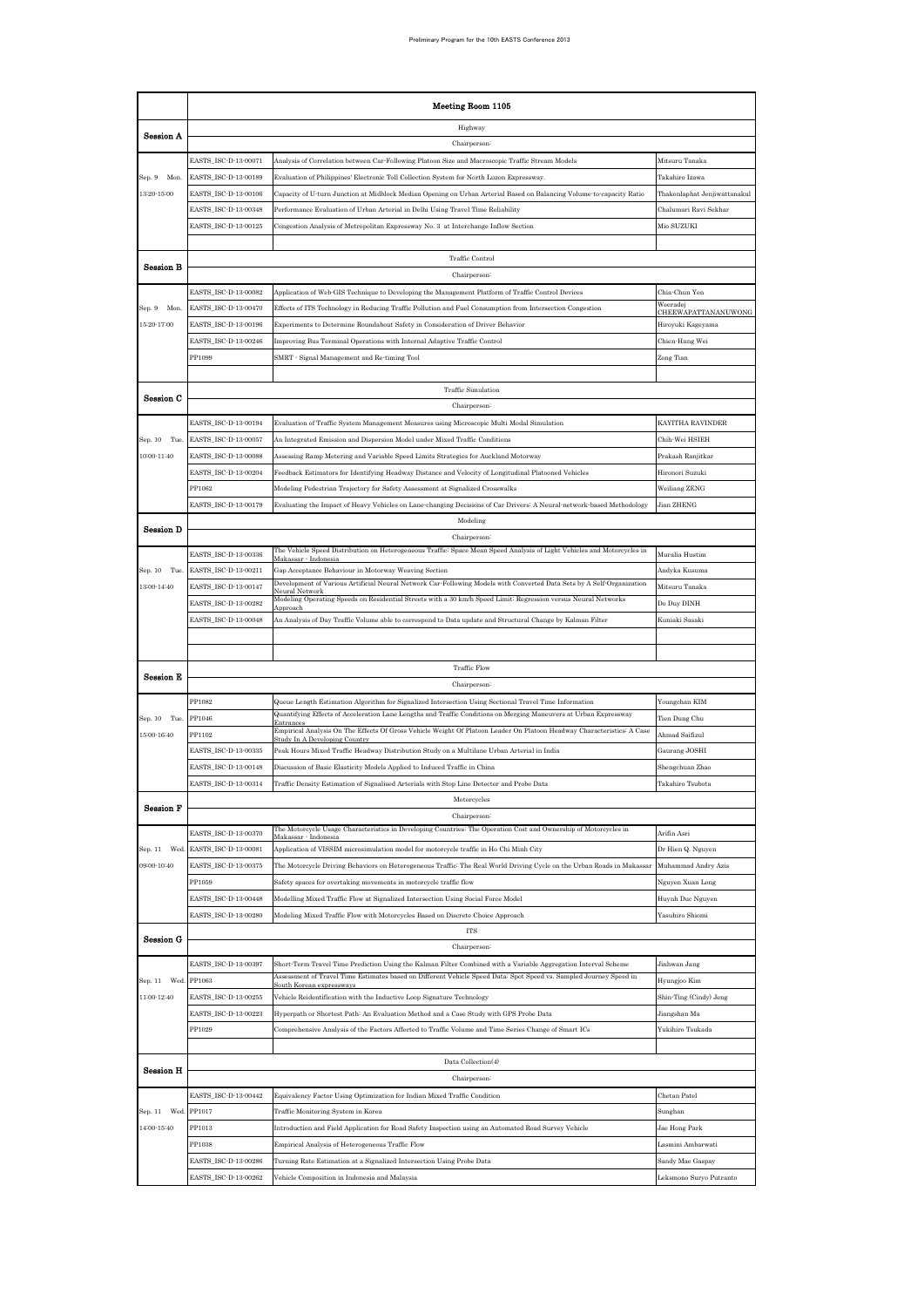|                            | Meeting Room 1001                            |                                                                                                                                                                                                                            |                                |  |  |  |  |
|----------------------------|----------------------------------------------|----------------------------------------------------------------------------------------------------------------------------------------------------------------------------------------------------------------------------|--------------------------------|--|--|--|--|
|                            |                                              | Prevention of Traffic Accident                                                                                                                                                                                             |                                |  |  |  |  |
| Session A                  |                                              | Chairperson <sup>:</sup>                                                                                                                                                                                                   |                                |  |  |  |  |
|                            | EASTS_ISC-D-13-00008                         | A Crash Risk Estimation Model for Urban Expressway Basic Segments Considering Geometry, Traffic Flow and Ambient                                                                                                           | Yong Wu                        |  |  |  |  |
| Sep. 9 Mon.                | EASTS_ISC-D-13-00365                         | Prediction of Freeway Incident Duration based on Classification Tree Analysis                                                                                                                                              | Tse-Pin CHANG                  |  |  |  |  |
| 13:20-15:00                | EASTS_ISC-D-13-00355                         | Road Crash Frequency Prediction Models for Indian National Highways                                                                                                                                                        | Ashutosh Arun                  |  |  |  |  |
|                            | EASTS_ISC-D-13-00128<br>PP1025               | Crash Prediction for Multilane Highway Stretch in India<br>Modeling Crash Frequency at Highway Railroad Grade Crossings Using a Two Stage Classification and Regression Tree                                               | Naveen Kumar C<br>Shou-Ren Hu  |  |  |  |  |
|                            | EASTS_ISC-D-13-00140                         | Development of Accident Prediction Model for Rural Toll Road Sections                                                                                                                                                      | Aine Kusumawati                |  |  |  |  |
|                            |                                              | Risk Analysis on Traffic Accident                                                                                                                                                                                          |                                |  |  |  |  |
| <b>Session B</b>           |                                              | Chairperson <sup>:</sup>                                                                                                                                                                                                   |                                |  |  |  |  |
|                            | EASTS ISC-D-13-00257                         | Minimum Safe Time Gap (MSTG) as a new Safety Indicator incorporating Vehicle and Driver factors                                                                                                                            | AHMAD SAIFIZUL                 |  |  |  |  |
| Sep. 9 Mon.                | PP1097                                       | Exploring Risk Factors of Crash and Gate Breaking Frequency of Heavy Vehicle at Highway railroad Grade Crossings Using<br>Three Laver Hierarchical Annroac                                                                 | Shou-Ren Hu                    |  |  |  |  |
| 15:20-17:00                | EASTS_ISC-D-13-00471                         | Factors Associated with the Relationship between Non-fatal Road Injuries and Economic Growth                                                                                                                               | Teik-Hua, Law                  |  |  |  |  |
|                            | EASTS_ISC-D-13-00038                         | A Study on the Classification of Danger from Traffic Conflict Caused by Aggressive Driving Behavior<br>Assessment of Fatality Rate using Distance between Accident Site and the Life Saving Emergency Center, in Hokkaido, | Ja-Zen Kau                     |  |  |  |  |
|                            | EASTS_ISC-D-13-00092                         | Japan                                                                                                                                                                                                                      | Yusuke NODA                    |  |  |  |  |
|                            | PP1018                                       | Investigating the Validity of Safety Performance Function in Korean Expressways<br>Countermeasure for Traffic Accident in Asia                                                                                             | Dongwoon KANG                  |  |  |  |  |
| Session C                  |                                              | Chairperson:                                                                                                                                                                                                               |                                |  |  |  |  |
|                            | PP1065                                       | Characteristics of Heavy Vehicle Crashes on Japanese Motorways                                                                                                                                                             | Jian XING                      |  |  |  |  |
| Sep. 10 Tue.               | EASTS_ISC-D-13-00366                         | Road Traffic Accident Trend in Developing Countries <sup>-</sup> The Policy Implications                                                                                                                                   | Mohamed Omer Esmael            |  |  |  |  |
| 10:00-11:40                | EASTS_ISC-D-13-00357                         | Road Crashes and Poverty in Myanmar: Yangon Case Study                                                                                                                                                                     | Kunnawee Kanitpong             |  |  |  |  |
|                            | EASTS_ISC-D-13-00298                         | Translating Speed Limit Setting Expertise into a Systematic Practice in Developing Country                                                                                                                                 | Varameth Vichiensan            |  |  |  |  |
|                            | EASTS_ISC-D-13-00193                         | Evaluation of traffic safety conditions where accidents are frequently occurred(road section between Ulaanbaatar Baganuur)                                                                                                 | Erdenetuya                     |  |  |  |  |
|                            | PP1106                                       | Cause based Crash Modification Factors of Safety Countermeasures in Korean Expressways                                                                                                                                     | Yoon-Young CHOI                |  |  |  |  |
| <b>Session D</b>           |                                              | Intersection                                                                                                                                                                                                               |                                |  |  |  |  |
|                            | EASTS_ISC-D-13-00281                         | Chairperson:                                                                                                                                                                                                               | Sharad Bajracharya             |  |  |  |  |
| Sep. 10 Tue.               | EASTS_ISC-D-13-00212                         | Intersection Accident Severity Analysis using Ordered Probit Model<br>Gap Acceptance Study at T-intersection with On-Street Parking                                                                                        | Minho Park                     |  |  |  |  |
| 13:00-14:40                | EASTS_ISC-D-13-00381                         | Safety Cost Assessment of At-Grade intersection: A Case Study of X-junctions on Two way-Two lane highways in Thailand                                                                                                      | Hnin Yu Aung                   |  |  |  |  |
|                            | EASTS_ISC-D-13-00178                         | Evaluating the Effectiveness of Traffic Signs to the Drivers Approaching Level Crossings                                                                                                                                   | Tu-Huan Lin                    |  |  |  |  |
|                            | EASTS_ISC-D-13-00030                         | A Study of Human Behavior at Highway-Railway Grade Crossings (HRGC) in Thailand                                                                                                                                            | Donyarit SETTASUWACHA          |  |  |  |  |
|                            |                                              |                                                                                                                                                                                                                            |                                |  |  |  |  |
|                            |                                              |                                                                                                                                                                                                                            |                                |  |  |  |  |
| <b>Session E</b>           |                                              | Traffic Safety                                                                                                                                                                                                             |                                |  |  |  |  |
|                            |                                              | Chairperson <sup>:</sup><br>Safety Potential Based Black Spot Safety Management Approach: A Case Study in Ho Chi Minh City                                                                                                 |                                |  |  |  |  |
| Sep. 10 Tue.               | EASTS_ISC-D-13-00386<br>EASTS_ISC-D-13-00216 | A Motorist's Perception on How Fast Should the Police Respond to and Serve for a Traffic Accident                                                                                                                          | Huy Huu Nguyen<br>Yi-San Huang |  |  |  |  |
| 15:00-16:40                | EASTS_ISC-D-13-00102                         | Blue Asphalt Lane Designation as a Policy Design to Influence Motorist Behavior Along Commonwealth Avenue                                                                                                                  | Maria Concepcion F. Garcia     |  |  |  |  |
|                            | PP1094                                       | Development and Practical Use of a Wire Rope Guardrail System for Two-lane Roads in Japan                                                                                                                                  | Masayuki HIRASAWA              |  |  |  |  |
|                            | EASTS_ISC-D-13-00363                         | Road Safety Improvement in Developing Country Case Study on National Road in Indonesia                                                                                                                                     | A. Caroline Sutandi            |  |  |  |  |
|                            |                                              |                                                                                                                                                                                                                            |                                |  |  |  |  |
| <b>Session F</b>           |                                              | Panel Session                                                                                                                                                                                                              |                                |  |  |  |  |
|                            |                                              | Chairperson:                                                                                                                                                                                                               |                                |  |  |  |  |
|                            |                                              |                                                                                                                                                                                                                            |                                |  |  |  |  |
| Sep. 11 Wed<br>09:00-10:40 |                                              |                                                                                                                                                                                                                            |                                |  |  |  |  |
|                            |                                              |                                                                                                                                                                                                                            |                                |  |  |  |  |
|                            |                                              |                                                                                                                                                                                                                            |                                |  |  |  |  |
|                            |                                              |                                                                                                                                                                                                                            |                                |  |  |  |  |
| Session G                  |                                              | Special Session of SIG 1, 7 and 10, WCTRS: Transportation at Natural<br>Disaster and Emergency in Eastern Asia                                                                                                             |                                |  |  |  |  |
|                            |                                              | Session Organizer : Prof.Yoshitsugu HAYASHI                                                                                                                                                                                |                                |  |  |  |  |
|                            |                                              |                                                                                                                                                                                                                            |                                |  |  |  |  |
| Sep. 11 Wed                |                                              |                                                                                                                                                                                                                            |                                |  |  |  |  |
| 11:00-12:40                |                                              |                                                                                                                                                                                                                            |                                |  |  |  |  |
|                            |                                              |                                                                                                                                                                                                                            |                                |  |  |  |  |
|                            |                                              |                                                                                                                                                                                                                            |                                |  |  |  |  |
|                            |                                              | Developing Safe and Green Urban Corridors in Asian Cities                                                                                                                                                                  |                                |  |  |  |  |
| <b>Session H</b>           |                                              | Chairperson <sup>:</sup>                                                                                                                                                                                                   |                                |  |  |  |  |
|                            | EASTS_ISC-D-13-00076                         | Analysis of Traffic Speed-Density Regression Models<br>A Case Study of Two Roadway Traffic Flows in China                                                                                                                  | LU ZHAOYANG                    |  |  |  |  |
| Sep. 11 Wed                | EASTS_ISC-D-13-00224                         | Black Spot Zones on National Highway: A Case Study in India                                                                                                                                                                | RAKESH KUMAR                   |  |  |  |  |
| 14:00-15:40                | EASTS_ISC-D-13-00118                         | Comparative Analysis of Written Investigations from Korea, Germany, and Spain of Traffic Accidents in Terms of Traffic                                                                                                     | Yechan Choi                    |  |  |  |  |
|                            | EASTS_ISC-D-13-00412                         | The Automated Speed Enforcement System · A Case Study in Putrajaya                                                                                                                                                         | Choy Peng NG                   |  |  |  |  |
|                            | PP1066                                       | Audience Involvement in Malaysian Road Safety Campaigns Among Young Adults                                                                                                                                                 | Siti Hikmah                    |  |  |  |  |
|                            | EASTS_ISC-D-13-00311                         | Traffic Safety and Mobility: Reviewing the Ethical Aspects and Revisiting the Definition of Accident Risks                                                                                                                 | Makoto Chikaraishi             |  |  |  |  |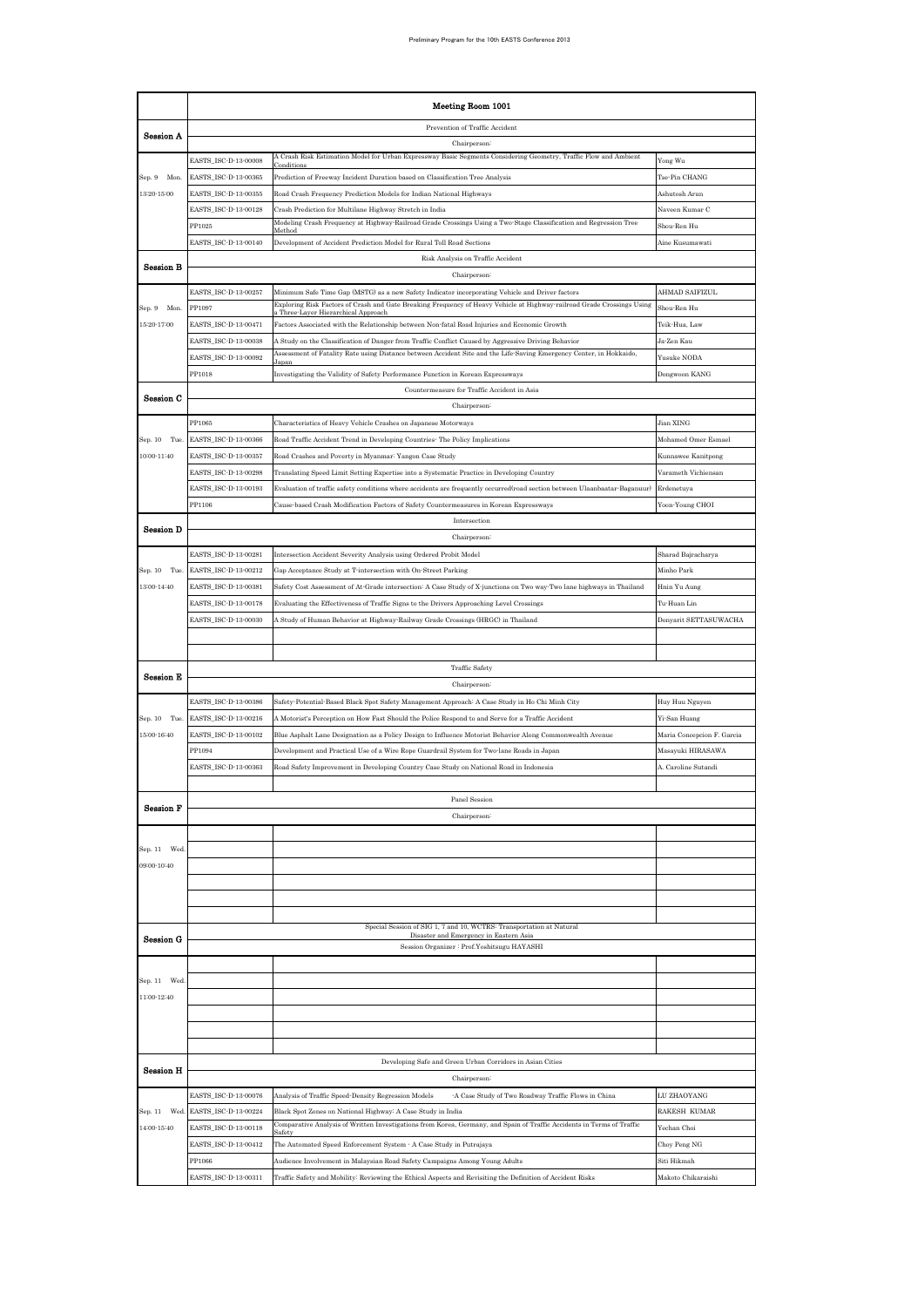|                                | Meeting Room 1002                            |                                                                                                                                                                                                                   |                                       |  |  |  |  |
|--------------------------------|----------------------------------------------|-------------------------------------------------------------------------------------------------------------------------------------------------------------------------------------------------------------------|---------------------------------------|--|--|--|--|
|                                |                                              | Pavements(1)                                                                                                                                                                                                      |                                       |  |  |  |  |
| Session A                      |                                              | Chairperson <sup>:</sup>                                                                                                                                                                                          |                                       |  |  |  |  |
|                                | EASTS_ISC-D-13-00248                         | Verification of Resilient Modulus Prediction of Asphalt Mixtures                                                                                                                                                  | Aloysius Tjan                         |  |  |  |  |
| Sep. 9 Mon.                    | PP1084                                       | State of Pavement Engineering in the Philippines and Implications on the Economic Life of National Roads                                                                                                          | Ma. Sheilah G. NAPALANG               |  |  |  |  |
| 13:20-15:00                    | EASTS ISC-D-13-00334                         | THEORETICAL STUDY OF BONDING CONDITION AT THE INTERFACE BETWEEN ASPHALT PAVEMENT LAYERS                                                                                                                           | Eri Susanto Hariyadi                  |  |  |  |  |
|                                | EASTS_ISC-D-13-00364                         | The Performance of Various Hot Mixed Asphaltic Concrete Component Types Affected by Flood and Temperature                                                                                                         | Eva Azhra Latifa                      |  |  |  |  |
|                                |                                              |                                                                                                                                                                                                                   |                                       |  |  |  |  |
|                                |                                              |                                                                                                                                                                                                                   |                                       |  |  |  |  |
| <b>Session B</b>               |                                              | Payements (2)<br>Chairperson                                                                                                                                                                                      |                                       |  |  |  |  |
|                                | EASTS_ISC-D-13-00154                         | Effect of More Uniform Gradation on Permeability and Strength of Base Course for Porous Pavement                                                                                                                  | Ludfi Djakfar                         |  |  |  |  |
| Sep. 9 Mon.                    | EASTS_ISC-D-13-00019                         | A Numerical Study on the Influence of Aggregate Size on Skid Resistance Performance of Porous Pavements                                                                                                           | Ghim Ping Ong                         |  |  |  |  |
| 15:20-17:00                    | PP1056                                       | A Neural Network Approach for Mechanistic Analysis of Jointed Concrete Pavement                                                                                                                                   | Ghassan Abu-Lebdeh                    |  |  |  |  |
|                                | EASTS_ISC-D-13-00153                         | Effect of Mix Proportion on Strength and Permeability of Pervious Concrete for Use in Pavement                                                                                                                    | Fwa Tien Fang                         |  |  |  |  |
|                                | EASTS_ISC-D-13-00111                         | Characterization of Viscoelastic Properties of Bitumen-Filler Mastics                                                                                                                                             | Min-Chih Liao                         |  |  |  |  |
|                                | EASTS_ISC-D-13-00227                         | Laboratory and Field Evaluation of Porous Asphalt Concrete                                                                                                                                                        | Shih-Fan CHEN                         |  |  |  |  |
|                                |                                              | Transit access and Terminal                                                                                                                                                                                       |                                       |  |  |  |  |
| Session C                      |                                              | Chairperson:                                                                                                                                                                                                      |                                       |  |  |  |  |
|                                | EASTS_ISC-D-13-00239                         | Improved Transport Terminal Utilization: The Case of Jordan Wharf, Guimaras                                                                                                                                       | Raymund Paolo Abad                    |  |  |  |  |
| Sep. 10 Tue.                   | EASTS_ISC-D-13-00181                         | Evaluating the Parking Demand at Park and Ride Facility at Putrajaya Public Transportation Terminal                                                                                                               | Sharifah Adibah Alyia Syed<br>Adnar   |  |  |  |  |
| 10:00-11:40                    | EASTS ISC-D-13-00323                         | Parking Utilization Pattern of Park and Ride Facility at Public Transportation Terminals                                                                                                                          | Ummi Aqilah Khalid                    |  |  |  |  |
|                                | EASTS_ISC-D-13-00243                         | Improving Access to a Mass Transit Station in Suburb of Bangkok                                                                                                                                                   | Supaporn LEOPAIROJNA                  |  |  |  |  |
|                                | EASTS_ISC-D-13-00185                         | Evaluation of Community Caf79's Utility for Public Transportation Use in a Local Community in Japan                                                                                                               | Kunihiro Kishi                        |  |  |  |  |
|                                |                                              |                                                                                                                                                                                                                   |                                       |  |  |  |  |
| <b>Session D</b>               |                                              | Pedestrian (1)                                                                                                                                                                                                    |                                       |  |  |  |  |
|                                |                                              | Chairperson:                                                                                                                                                                                                      |                                       |  |  |  |  |
|                                | EASTS_ISC-D-13-00369                         | Roadside Walking Environments and Major Factors Affecting Pedestrian Level of Service in South Korea                                                                                                              | Jaisung Choi                          |  |  |  |  |
| Sep. 10 Tue.<br>13:00-14:40    | <b>PP1068</b><br>EASTS_ISC-D-13-00069        | A Pedestrian Speed Analysis at Signalized Crosswalk                                                                                                                                                               | Eunho Lee                             |  |  |  |  |
|                                | EASTS_ISC-D-13-00344                         | Analysis of Changes in Pedestrian Route Choice Priorities with Progress of Stage of Life<br>The roles of public opinion on planning pedestrian streets in Ho Chi Minh City                                        | Hiroshi Tsukaguchi                    |  |  |  |  |
|                                | PP1021                                       | Accessibility on a micro-level: a closer look at pedestrian routing and network generation                                                                                                                        | Van Hong Tan<br>Michael van Eggermond |  |  |  |  |
|                                |                                              |                                                                                                                                                                                                                   |                                       |  |  |  |  |
|                                |                                              |                                                                                                                                                                                                                   |                                       |  |  |  |  |
|                                |                                              | Pedestrian (2)                                                                                                                                                                                                    |                                       |  |  |  |  |
| Session E                      |                                              | Chairperson                                                                                                                                                                                                       |                                       |  |  |  |  |
|                                | EASTS_ISC-D-13-00337                         | Relationships among Lifestyle Attributes and Attitudes toward Pedestrian Facilities                                                                                                                               | Yoshiyuki Tajima                      |  |  |  |  |
| Sep. 10 Tue.                   | EASTS_ISC-D-13-00170                         | Estimating Pedestrian Traffic Volume: A Preliminary Analysis                                                                                                                                                      | Dae-Jin KIM                           |  |  |  |  |
| 15:00-16:40                    | EASTS_ISC-D-13-00228                         | Walking Speed of Pedestrian on Stairways at Intercity Railway Station in India                                                                                                                                    | Jiten Shah                            |  |  |  |  |
|                                | EASTS_ISC-D-13-00340                         | Pedestrians' Route Choice Behaviour for Intra-CBD Trips in a Developing Country                                                                                                                                   | Vasantha Wickramasinghe               |  |  |  |  |
|                                | EASTS_ISC-D-13-00339                         | The Study of the Relationships among Psychological Factors, Acceptable Walking Distance, and Reported Walking Distance<br>for Shopping Distance                                                                   | Hao-Ching Hsia                        |  |  |  |  |
|                                |                                              |                                                                                                                                                                                                                   |                                       |  |  |  |  |
| <b>Session F</b>               |                                              | Road Maintenance(1)                                                                                                                                                                                               |                                       |  |  |  |  |
|                                |                                              | Chairperson:                                                                                                                                                                                                      |                                       |  |  |  |  |
|                                | EASTS_ISC-D-13-00463                         | The Laboratory Study of Cold Mix-Recycled Asphalt Pavement using Different Additives                                                                                                                              | Imam Aschuri                          |  |  |  |  |
| Sep. 11<br>Wed.<br>09:00-10:40 | EASTS_ISC-D-13-00011<br>EASTS_ISC-D-13-00472 | A Laboratory Investigation on the Rheological Properties of Asphalt Binder Containing Rediset<br>A Study on Utilization of Jeneberang River's Soil Sediment as the Sub-grade Course Material of Flexible Pavement | Meor Othman<br>St. Hijraini Nur       |  |  |  |  |
|                                | EASTS_ISC-D-13-00429                         | Structural and Functional Evaluation of Flexible Pavement in Indonesia, Case Study: Ciasem-Pamanukan Section                                                                                                      | Bambang Sugeng Subagio                |  |  |  |  |
|                                | EASTS_ISC-D-13-00042                         | A Study on the Use of Smartphones for Road Roughness Condition Estimation                                                                                                                                         | Viengnam Douangphachanh               |  |  |  |  |
|                                | EASTS_ISC-D-13-00333                         | Pavement Performance Data Processing Involving Missing Data Records                                                                                                                                               | Tien Fang FWA                         |  |  |  |  |
|                                |                                              | Road Maintenance(2)                                                                                                                                                                                               |                                       |  |  |  |  |
| Session G                      |                                              | Chairperson:                                                                                                                                                                                                      |                                       |  |  |  |  |
|                                | EASTS_ISC-D-13-00347                         | The Resilient Modulus and Plastic Deformation Performance of Hot Mix Recycling Asphalt (HMRA) using Modified Binder<br>Elvalov                                                                                    | Bambang Sugeng Subagio                |  |  |  |  |
| Sep. 11 Wed.                   | EASTS_ISC-D-13-00244                         | Measurement of Texture Depth of Pavement Using Potable Laser Profiler                                                                                                                                             | Hyung Bae Kim                         |  |  |  |  |
| 11:00-12:40                    | EASTS_ISC-D-13-00382                         | Proposed Maintenance Strategies for Highway Concrete Bridges in Vietnam                                                                                                                                           | Nguyen Thi Thuy                       |  |  |  |  |
|                                | EASTS_ISC-D-13-00036                         | A Study on Laboratory Testing and Performance Evaluation Method for the Development of an Anti-dew Road Sign                                                                                                      | Dukgeun Yun                           |  |  |  |  |
|                                | EASTS_ISC-D-13-00072                         | Analysis of Highway Drainage Problem Sections using Survey Van with GPS/INS                                                                                                                                       | Dukgeun Yun                           |  |  |  |  |
|                                | PP1048                                       | The Road Traffic Noise Reduction on the Drainage Pavement                                                                                                                                                         | Nur Ali                               |  |  |  |  |
| Session H                      |                                              | Highway Planning                                                                                                                                                                                                  |                                       |  |  |  |  |
|                                |                                              | Chairperson <sup>:</sup>                                                                                                                                                                                          |                                       |  |  |  |  |
|                                | EASTS_ISC-D-13-00477                         | Estimation of Road Surface and Alignment using Point Clouds Data of Mobile Mapping System                                                                                                                         | Tetsuhiro ISHIZAKA                    |  |  |  |  |
| Sep. 11<br>Wed.                | EASTS_ISC-D-13-00245                         | Vertical Alignment Optimization Using Customized Polynomial Regression Model                                                                                                                                      | Soknath MIL                           |  |  |  |  |
| 14:00-15:40                    | EASTS_ISC-D-13-00261                         | Mobility Mapping Innovations in Developing Countries: The Case of Metro Manila, Philippines                                                                                                                       | Marie Danielle V. Guillen             |  |  |  |  |
|                                | EASTS_ISC-D-13-00307                         | Operational Consideration for Five Axle Large Trucks within At-grade Intersections                                                                                                                                | Jaisung Choi                          |  |  |  |  |
|                                | PP1088                                       | A Study on the Impact of Physical Layout on Toll Service Performance                                                                                                                                              | Ahmad Hilmy Abdul Hamid               |  |  |  |  |
|                                | EASTS_ISC-D-13-00388                         | The Influence of Overloading Truck to the Road Condition                                                                                                                                                          | Gatot Rusbintardjo                    |  |  |  |  |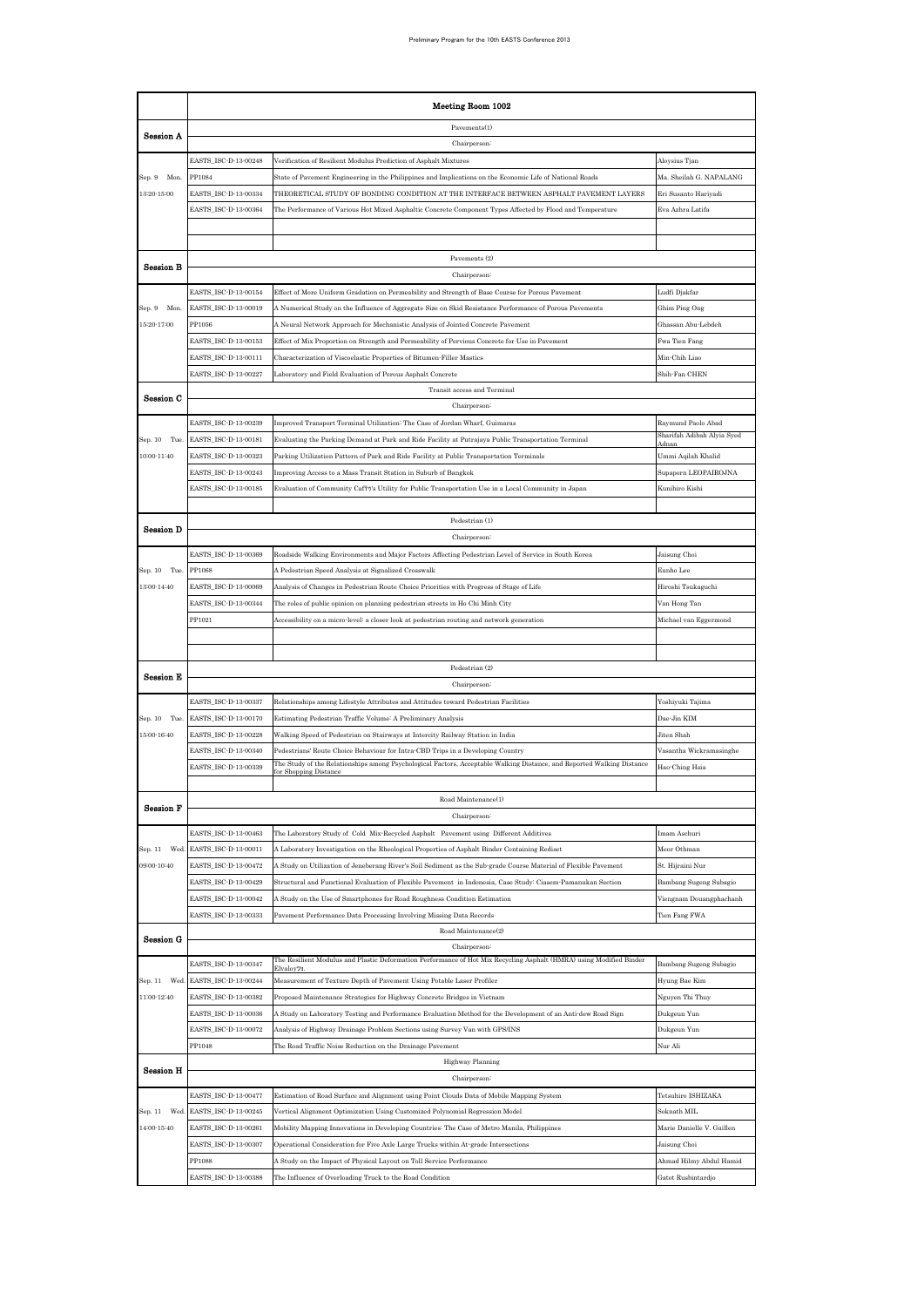|                  | Meeting Room 1003                            |                                                                                                                                                                                                                                                                       |                                     |  |  |  |
|------------------|----------------------------------------------|-----------------------------------------------------------------------------------------------------------------------------------------------------------------------------------------------------------------------------------------------------------------------|-------------------------------------|--|--|--|
|                  |                                              | <b>Travel Choice Modeling</b>                                                                                                                                                                                                                                         |                                     |  |  |  |
| Session A        |                                              | Chairperson:                                                                                                                                                                                                                                                          |                                     |  |  |  |
|                  | EASTS_ISC-D-13-00018                         | A Multinomial Logit Model of Travel Mode and Arrival Time Choices for Planned Special Events                                                                                                                                                                          | Mei-Shiang Chang                    |  |  |  |
| Sep. 9 Mon.      | EASTS_ISC-D-13-00392                         | Sequential Logit Approach to Modeling the Customer search Decisions of Taxi Drivers                                                                                                                                                                                   | R.C.P. Wong                         |  |  |  |
| 13:20-15:00      | EASTS_ISC-D-13-00026                         | A Simultaneous Choice Model of Departure Time and Travel Mode on One-Day Shopping Travel based on Disutility<br>Minimizing Model Approach<br>The Shopping Trips for Traditional Markets in Makassar City: Trip Attraction and Frequency Analysis using Regression and | Muhammad Isran Ramli                |  |  |  |
|                  | EASTS_ISC-D-13-00342                         | ogit Model<br>A Method based on Marginal Rate of Substitution for Modeling Traveler Behavior of Choice among Different Transportation                                                                                                                                 | Mubassirang Pasra                   |  |  |  |
|                  | EASTS_ISC-D-13-00014                         |                                                                                                                                                                                                                                                                       | Bingrong Sun                        |  |  |  |
| Session B        |                                              | Vehicle Ownership Analysis                                                                                                                                                                                                                                            |                                     |  |  |  |
|                  |                                              | Chairperson:                                                                                                                                                                                                                                                          |                                     |  |  |  |
|                  | EASTS_ISC-D-13-00454                         | Private Car and Motorcycle Dependency: Users' Characteristics through Analysis of People's Perceptions and their Travel<br>Behaviors - A Case Study of Phnom Penh City Center, Cambodia                                                                               | Oeur Raksa                          |  |  |  |
| Sep. 9 Mon.      | EASTS_ISC-D-13-00444                         | Household Car and Motorcycle Ownership and Transaction Behavior through a Life Course Approach - a Case in Taipei City<br>Time Series Comparison of Auto/Motorcycle Ownership and Joint Mode and Destination Choice Models Based on Two Large                         | Baowen Chen                         |  |  |  |
| $15:20 - 17:00$  | EASTS_ISC-D-13-00466                         | scale Surveys in Jakarta<br>Modelling of income effect over household vehicle ownership in a motorcycle dominant environment a case study of Khon                                                                                                                     | Sadayuki Yagi                       |  |  |  |
|                  | EASTS_ISC-D-13-00300                         | Gaen City, Thailand                                                                                                                                                                                                                                                   | Jaruwit Prabnasak                   |  |  |  |
|                  | EASTS_ISC-D-13-00009                         | A Discrete Continuous Model for Analyzing the Ownership and Usage of Electric Vehicles Using Stated Preference Data                                                                                                                                                   | Jia YANG                            |  |  |  |
|                  |                                              | Travel Behavior in Urban Space                                                                                                                                                                                                                                        |                                     |  |  |  |
| Session C        |                                              | Chairperson <sup>:</sup>                                                                                                                                                                                                                                              |                                     |  |  |  |
|                  | EASTS_ISC-D-13-00086                         | Are We Continuously Stretching out Our Action Spaces? The Changes of Individual Action Space over a Long Term in the<br>)saka Metropolitan Area Japar                                                                                                                 | Yusak O. Susilo                     |  |  |  |
| Sep. 10 Tue.     | EASTS_ISC-D-13-00079                         | Application of a macroscopic transport model in Ho Chi Minh City                                                                                                                                                                                                      | Hien Q. Nguyen                      |  |  |  |
| 10:00-11:40      | EASTS_ISC-D-13-00064                         | Analysing Factors influencing Stated Preference of the Administrative and Academic Employees towards Telecommuting in<br><b>IIUM Campus, Gombal</b>                                                                                                                   | Farah Diyanah Ismail                |  |  |  |
|                  | EASTS_ISC-D-13-00296                         | Travel Behavior of Condominium Residents near Urban Rail Transit Stations: Case of Metro Manila                                                                                                                                                                       | Saksith CHALERMPONG                 |  |  |  |
|                  | EASTS_ISC-D-13-00109                         | Characteristic of Travel Behavior among Commuters in Urban City, Malaysia                                                                                                                                                                                             | Suhana Koting                       |  |  |  |
|                  | EASTS_ISC-D-13-00368                         | Preliminary Findings on the Commute Travel Implications of Stated Preference Female Teleworkers in Kuala Lumpur                                                                                                                                                       | Mootaz M Jaff                       |  |  |  |
| <b>Session D</b> |                                              | <b>Travel Mode Choice Modeling</b>                                                                                                                                                                                                                                    |                                     |  |  |  |
|                  |                                              | Chairperson:                                                                                                                                                                                                                                                          |                                     |  |  |  |
|                  | EASTS_ISC-D-13-00288                         | Modeling Travel Mode Choice: Application of Discrete Continuous Model (A case of traveler in Yogyakarta, Indonesia)                                                                                                                                                   | Muhammad Zudhy Irawan               |  |  |  |
| Sep. 10 Tue.     | EASTS_ISC-D-13-00222                         | Hybrid Model of Random Forests and Genetic Algorithms for Commute Mode Choice Analysis                                                                                                                                                                                | Hironobu Hasegawa                   |  |  |  |
| 13:00-14:40      | EASTS_ISC-D-13-00264                         | Mode Choice Analysis of Inter-Island Passenger Travel from Iloilo to Negros Occidental, Philippines                                                                                                                                                                   | Krister Ian Daniel Roquel           |  |  |  |
|                  | EASTS_ISC-D-13-00241<br>EASTS_ISC-D-13-00131 | Improvement of Interregional Passenger Demand Model By Propensity Score Method<br>Data Base Development Approach And Survey Design For Travel Mode Shift Behavior Study : A Case Study Of Vadodara                                                                    | Yoshiharu Katagawa<br>Joshi GAURANG |  |  |  |
|                  |                                              | City, India                                                                                                                                                                                                                                                           |                                     |  |  |  |
|                  |                                              |                                                                                                                                                                                                                                                                       |                                     |  |  |  |
| Session E        |                                              | <b>Travel Demand Forecast</b>                                                                                                                                                                                                                                         |                                     |  |  |  |
|                  |                                              | Chairperson:                                                                                                                                                                                                                                                          |                                     |  |  |  |
|                  | EASTS_ISC-D-13-00417                         | Strategy Choice in Transit Networks                                                                                                                                                                                                                                   | Jan-Dirk Schmoecker                 |  |  |  |
| Sep. 10 Tue.     | EASTS_ISC-D-13-00270                         | Using multi-modal travel and cost analysis to re-evaluate transport disadvantage for the Brisbane metropolitan area                                                                                                                                                   | Tiebei Li (Terry)                   |  |  |  |
| $15:00 - 16:40$  | EASTS_ISC-D-13-00207                         | Forecasting Net Induced Travel Demand for Optional Trip Purpose by Trip Production Model with Accessibility                                                                                                                                                           | Hyoung-Chul KIM                     |  |  |  |
|                  | EASTS_ISC-D-13-00022<br>PP1026               | A Psychological Approach to Demand Forecasting: A Measure of Potential User in Bus Service                                                                                                                                                                            | Hoang Tung                          |  |  |  |
|                  |                                              | Macro Aggregate Model Approach for Estimate River Transportation Demand                                                                                                                                                                                               | R. didin Kusdian, PhD.              |  |  |  |
|                  |                                              | Activity Analysis                                                                                                                                                                                                                                                     |                                     |  |  |  |
| <b>Session F</b> |                                              | Chairperson:                                                                                                                                                                                                                                                          |                                     |  |  |  |
|                  | EASTS_ISC-D-13-00116                         | Combined estimation of activity generation models incorporating unobserved small trips using probe person data                                                                                                                                                        | Sohta Itoh                          |  |  |  |
| Sep. 11<br>Wed   | EASTS_ISC-D-13-00450                         | Policy Applications of an Activity Based Travel Demand Model to Electronic Road Pricing in Jakarta                                                                                                                                                                    | Sadayuki Yagi                       |  |  |  |
| 09:00-10:40      | EASTS_ISC-D-13-00258                         | Mobile based Coordination: the Influence of Smartphone Adoption on the Activities Travel Scheduling of Mobile Professional<br>n Indones:                                                                                                                              | Gloriani Novita Christin            |  |  |  |
|                  | EASTS ISC-D-13-00283                         | Unified and Hierarchical Model Framework of Activity and Travel Choices in Palembang Metropolitan Area                                                                                                                                                                | Melawaty Agustien                   |  |  |  |
|                  | EASTS_ISC-D-13-00027                         | A Statistical Synthetic Population Calibration for Activity Based Model with Incomplete Census Data                                                                                                                                                                   | Treerapot Siripirote                |  |  |  |
|                  |                                              |                                                                                                                                                                                                                                                                       |                                     |  |  |  |
| Session G        |                                              | Network Analysis<br>Chairperson:                                                                                                                                                                                                                                      |                                     |  |  |  |
|                  | EASTS_ISC-D-13-00301                         | Modelling of the Road Transport Networks by Mathematical Method Using Lyapunov Function                                                                                                                                                                               | Unursaikhan Dambadorj               |  |  |  |
| Sep. 11<br>Wed   | EASTS_ISC-D-13-00004                         | A Column Generation based Algorithm for Multi-Class Dynamic User Equilibrium Problem                                                                                                                                                                                  | Chung-Cheng Lu                      |  |  |  |
| 11:00-12:40      | EASTS_ISC-D-13-00174                         | Estimation of Time Dependent Origin Destination Matrices Using the Path Flow Proportion Method                                                                                                                                                                        | Chung Yung Wang                     |  |  |  |
|                  | EASTS_ISC-D-13-00350                         | The Reliability Based Stochastic Transit Assignment Problem with Elastic Demand                                                                                                                                                                                       | Yu Jiang                            |  |  |  |
|                  | EASTS_ISC-D-13-00172                         | Estimation of Dynamic Link Flows and Origin Destination Matrix from Lower Polling Frequency Probe Vehicle Data                                                                                                                                                        | Peng CAO                            |  |  |  |
|                  |                                              |                                                                                                                                                                                                                                                                       |                                     |  |  |  |
| <b>Session H</b> |                                              | Pedestrian(2)                                                                                                                                                                                                                                                         |                                     |  |  |  |
|                  |                                              | Chairperson:                                                                                                                                                                                                                                                          |                                     |  |  |  |
|                  | EASTS_ISC-D-13-00451                         | Possibility of Crosswalk Design Independent from Signals at Basic Road Sections                                                                                                                                                                                       | Kiichiro Hatoyama                   |  |  |  |
| Sep. 11<br>Wed.  | EASTS_ISC-D-13-00434                         | A Study on the Behavior of Pedestrians when Confirming Approach of Right/Left-Turning Vehicle while Crossing a<br>Crosswalk                                                                                                                                           | Hidekatsu Hamaoka                   |  |  |  |
| 14:00-15:40      | EASTS_ISC-D-13-00100                         | Binary Probabilistic Models for Pedestrians' Crossing Behaviour and Risk at the Free Left Turn: Delhi, India<br>EMPIRICAL ANALYSIS OF THE CHARACTERISTICS OF UNDISCIPLINED CROSSING PEDESTRIANS OVER                                                                  | Geetam Tiwari                       |  |  |  |
|                  | EASTS_ISC-D-13-00163                         | MULTILANE ROADWAY OF URBAN STREETS                                                                                                                                                                                                                                    | Seiji TAKEHIRA                      |  |  |  |
|                  | EASTS_ISC-D-13-00338                         | Pedestrian Accident Analysis in Delhi using GIS                                                                                                                                                                                                                       | Geetam Tiwari                       |  |  |  |
|                  |                                              |                                                                                                                                                                                                                                                                       |                                     |  |  |  |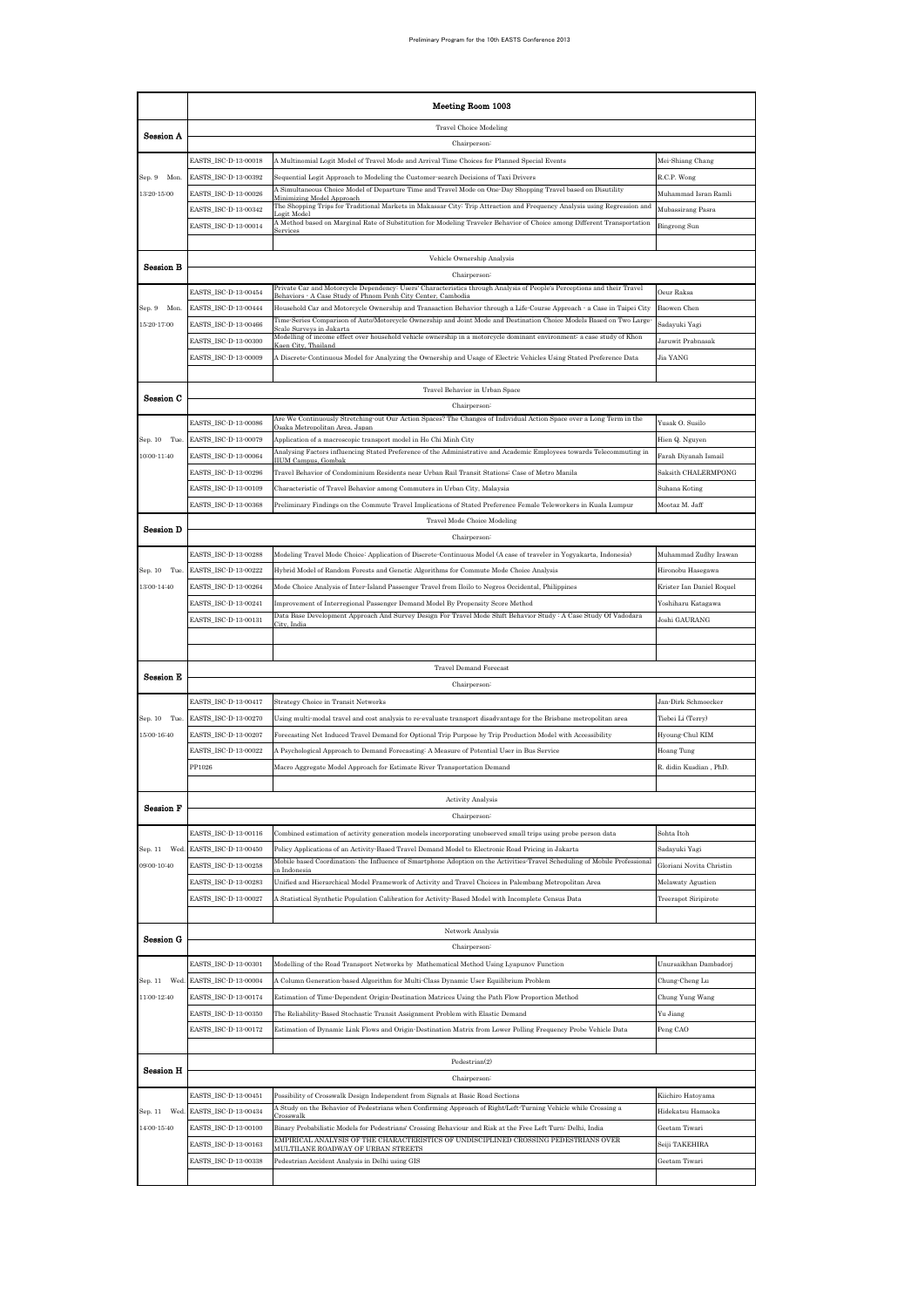|                  | Meeting Room 1005                            |                                                                                                                                                                                                                                     |                                     |  |  |  |  |
|------------------|----------------------------------------------|-------------------------------------------------------------------------------------------------------------------------------------------------------------------------------------------------------------------------------------|-------------------------------------|--|--|--|--|
| Session A        |                                              | Logistics and Freight Transportation Policy                                                                                                                                                                                         |                                     |  |  |  |  |
|                  |                                              | Chairperson <sup>:</sup>                                                                                                                                                                                                            |                                     |  |  |  |  |
|                  | EASTS_ISC-D-13-00135                         | Designing Freight Transport Network Using Cooperative Particle Swarm Optimisation in Supply Chain Transport                                                                                                                         | Febri Zukhruf                       |  |  |  |  |
| Sep. 9 Mon.      | EASTS_ISC-D-13-00114                         | Classification of the Type of Inland Freight Transport in Landlocked Countries                                                                                                                                                      | Tomoya Kawasaki                     |  |  |  |  |
| 13:20-15:00      | EASTS_ISC-D-13-00087<br>EASTS_ISC-D-13-00238 | Asian Container Cargo Transportation Model including Multi-Layer Transportation Network and Economy of Scale<br>Vietnam Logistics Development Orientation to 2050, Strategy to 2030 in the Context of Deeper International Economic | Kazuhiko Ishiguro<br>LY Tuan        |  |  |  |  |
|                  | EASTS_ISC-D-13-00331                         | Time Behavior Properties of Freight Transportation in South Sulawesi Indonesia using Polynomial Regression Model                                                                                                                    | Hakzah                              |  |  |  |  |
|                  | PP1108                                       | Trial Development and Proposal for Improvement on Port Statistics System in Cambodia                                                                                                                                                | Tatsuyuki SHISHIDO                  |  |  |  |  |
|                  |                                              | Urban Logistics                                                                                                                                                                                                                     |                                     |  |  |  |  |
| Session B        |                                              | Chairperson <sup>:</sup>                                                                                                                                                                                                            |                                     |  |  |  |  |
|                  | EASTS_ISC-D-13-00433                         | A New Two-phase Hybrid Metaheuristic for Vehicle Routing Problem with Time Windows                                                                                                                                                  | Ying ZHANG                          |  |  |  |  |
| Sep. 9 Mon.      | EASTS_ISC-D-13-00037                         | "A Study on Loading Activities around the Railway Station for "EKINAKA" -In case of "ecute-Shinagawa                                                                                                                                | Kengo MURAMATSU                     |  |  |  |  |
| 15:20-17:00      | EASTS_ISC-D-13-00252                         | Vehicle Routing and Scheduling Problems for Convenience Store Industry Considering Soft Time Windows                                                                                                                                | Narath Bhusiri                      |  |  |  |  |
|                  | EASTS_ISC-D-13-00324<br>EASTS_ISC-D-13-00117 | Time-Dependent Vehicle Routing Problems with Time Windows and Split Delivery in City Logistics                                                                                                                                      | Chih-Peng Chu<br>I Made Suraharta   |  |  |  |  |
|                  | EASTS_ISC-D-13-00418                         | Combining Genetic Algorithm Into Bilevel Programming for Designing Urban Freight Transportation Network<br>The Application of C-W Algorithm in Tobacco Logistic Distribution and Delivery                                           | Wei Cao                             |  |  |  |  |
|                  |                                              | Operation and Management in Logistics Business                                                                                                                                                                                      |                                     |  |  |  |  |
| Session C        |                                              | Chairperson:                                                                                                                                                                                                                        |                                     |  |  |  |  |
|                  | EASTS_ISC-D-13-00229                         | Lagrangian Relaxation for the Capacitated Single Allocation p-hub Median Problem                                                                                                                                                    | Ching-Jung Ting                     |  |  |  |  |
| Sep. 10 Tue.     | PP1003                                       | Research on the Construction of China's Tobacco Lean Logistics "1434" Application System                                                                                                                                            | Wei Cao                             |  |  |  |  |
| $10:00 - 11:40$  | EASTS_ISC-D-13-00078                         | Analysis on Regional Freight Transport in a Regional Integrated Transportation System                                                                                                                                               | Jing SHI                            |  |  |  |  |
|                  | EASTS_ISC-D-13-00372                         | Robust Network Design with Supply and Demand Uncertainties in Humanitarian Logistics                                                                                                                                                | Rubel Das<br>Suthaip Pueboobpaphan, |  |  |  |  |
|                  | EASTS ISC-D-13-00411<br>EASTS_ISC-D-13-00345 | The Design of Transportation Service Auction under Time cost Environment                                                                                                                                                            | Nakorn Indra-prayoong               |  |  |  |  |
|                  |                                              | Performance Analysis of Electric Rubber Tired Gantries from a Green Container Terminal Perspective<br>Airport Planning, Engineering, and Management                                                                                 | Yichih Yang                         |  |  |  |  |
| <b>Session D</b> |                                              | Chairperson:                                                                                                                                                                                                                        |                                     |  |  |  |  |
|                  | EASTS_ISC-D-13-00316                         | Orientations Optimization for two Runway Configurations                                                                                                                                                                             | Sze-Wei Chang                       |  |  |  |  |
| Sep. 10 Tue.     | PP1049                                       | Service Cost Estimations and Issues of Apron Flight Operation                                                                                                                                                                       | SUILING,LI                          |  |  |  |  |
| 13:00-14:40      | EASTS_ISC-D-13-00165                         | Enhancing Airport Service Quality: A Case Study of Kaohsiung International Airport                                                                                                                                                  | Hung-Chun Lin                       |  |  |  |  |
|                  | EASTS_ISC-D-13-00156                         | Effects of Airport Servicescape on Passengers' Satisfaction: A Hierarchical Approach and Importance-Performance Analysis                                                                                                            | William JEN                         |  |  |  |  |
|                  | EASTS_ISC-D-13-00067                         | Analysis of Aircraft Noise Sensitivity for Urban Airport: A Concept of Reference Noise Level                                                                                                                                        | Veng Kheang PHUN                    |  |  |  |  |
|                  | EASTS_ISC-D-13-00167                         | Environmental Impacts of Infrastructure Upgrading as Transportation Hub: A Case Study of Kuala Lumpur International<br>Airport 2 (KLIA 2)                                                                                           | Syazwani Sahrir                     |  |  |  |  |
|                  |                                              | Port Planning, Engineering, and Management                                                                                                                                                                                          |                                     |  |  |  |  |
| Session E        |                                              | Chairperson <sup>:</sup>                                                                                                                                                                                                            |                                     |  |  |  |  |
|                  | EASTS_ISC-D-13-00351                         | Port Operation Modelling For Liquid and General Cargo in Parallel                                                                                                                                                                   | Anwarudin                           |  |  |  |  |
| Sep. 10 Tue.     | EASTS_ISC-D-13-00415                         | Strategic Port Improvements and Maximization of the Benefits of RoRo Shipping Services in Southwestern Mindanao                                                                                                                     | Riches Bacero                       |  |  |  |  |
| 15:00-16:40      | PP1078                                       | Strategic Analysis on the Management Policy of the Hanshin Port                                                                                                                                                                     | Teruo Ohi                           |  |  |  |  |
|                  | PP1024                                       | Monitoring Information System For Ferry Port Physical Condition                                                                                                                                                                     | Rusmadi Suyuti                      |  |  |  |  |
|                  | EASTS_ISC-D-13-00146                         | Development of Trade Facilitation Indices to Compare International Ports in Thailand                                                                                                                                                | Jittichai Rudjanakanoknad           |  |  |  |  |
|                  | :ASTS_ISC-D-13-00144                         | Development of Thai International Ports in accordance with ASEAN Economic Community<br>Driving Behavior                                                                                                                             | Sumalee Sukdanot                    |  |  |  |  |
| <b>Session F</b> |                                              | Chairperson:                                                                                                                                                                                                                        |                                     |  |  |  |  |
|                  | EASTS_ISC-D-13-00060                         | An investigation of illegal direction change behavior of road users using behavioral models                                                                                                                                         |                                     |  |  |  |  |
| Sep. 11<br>Wed.  | EASTS_ISC-D-13-00052                         | An analysis of the Effects of Simple Traffic Safety Measures at a Signalized Intersection: Before and after Study on Right-<br>Turn Behavior                                                                                        | Kojiro MATSUO                       |  |  |  |  |
| $09:00 - 10:40$  | PP1077                                       | Senior Drivers' Driving Behavior and Characteristics on Expressways                                                                                                                                                                 | Shoichi Hirai                       |  |  |  |  |
|                  | EASTS_ISC-D-13-00080                         | Application of the Theory of Planned Behavior to Predict Young Drivers' Speeding Behavior                                                                                                                                           | Kunnawee Kanitpong                  |  |  |  |  |
|                  | EASTS_ISC-D-13-00408                         | Speed Characteristics of Road Users in Work Zones on Indian Highways                                                                                                                                                                | Sumeet Gupta                        |  |  |  |  |
|                  |                                              |                                                                                                                                                                                                                                     |                                     |  |  |  |  |
| Session G        |                                              | Bicycle and Motorcycle                                                                                                                                                                                                              |                                     |  |  |  |  |
|                  | EASTS ISC-D-13-00195                         | Chairperson <sup>:</sup>                                                                                                                                                                                                            | Abdul Rahimi Bin Abdul              |  |  |  |  |
| Sep. 11 Wed.     | EASTS_ISC-D-13-00361                         | Experimental Research on Bicycle Safety Measures at Signalized Intersection<br>The Prevalence of Helmet Wearing Among Young Motorcyclists In Klang Valley                                                                           | Rahmar<br>Choy Peng NG              |  |  |  |  |
| 11:00-12:40      | EASTS_ISC-D-13-00383                         | Safety of Children as Motorcycle Passengers                                                                                                                                                                                         | Dinesh Mohan                        |  |  |  |  |
|                  | EASTS_ISC-D-13-00205                         | Field Experimental Analysis of the Behavior Improvement Effect Using Roadside Devices to Notify Approaching Vehicle for<br><b>Cyclists</b>                                                                                          | Tetsuo Mitani                       |  |  |  |  |
|                  |                                              |                                                                                                                                                                                                                                     |                                     |  |  |  |  |
|                  |                                              |                                                                                                                                                                                                                                     |                                     |  |  |  |  |
| Session H        |                                              |                                                                                                                                                                                                                                     |                                     |  |  |  |  |
|                  |                                              | Chairperson:                                                                                                                                                                                                                        |                                     |  |  |  |  |
|                  |                                              |                                                                                                                                                                                                                                     |                                     |  |  |  |  |
| Sep. 11 Wed      |                                              |                                                                                                                                                                                                                                     |                                     |  |  |  |  |
| 14:00-15:40      |                                              |                                                                                                                                                                                                                                     |                                     |  |  |  |  |
|                  |                                              |                                                                                                                                                                                                                                     |                                     |  |  |  |  |
|                  |                                              |                                                                                                                                                                                                                                     |                                     |  |  |  |  |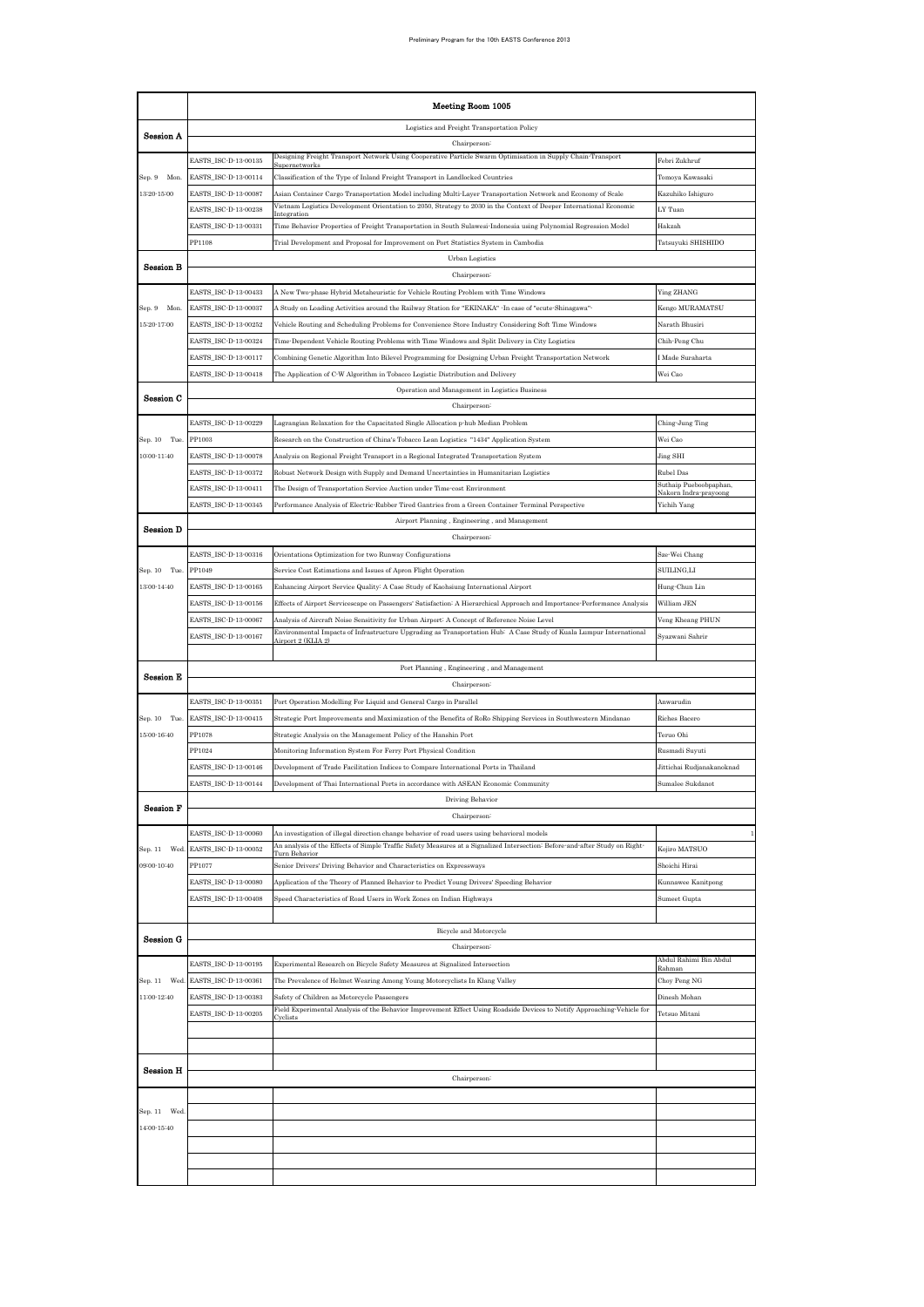|                  | Meeting Room 1006                            |                                                                                                                                                                                                                                           |                                      |  |  |  |
|------------------|----------------------------------------------|-------------------------------------------------------------------------------------------------------------------------------------------------------------------------------------------------------------------------------------------|--------------------------------------|--|--|--|
| Session A        |                                              | Tourism                                                                                                                                                                                                                                   |                                      |  |  |  |
|                  |                                              | Chairperson:                                                                                                                                                                                                                              |                                      |  |  |  |
|                  | EASTS_ISC-D-13-00396                         | Short run and Long run structural international tourism demand modeling based on Dynamic AIDS model -An empirical<br>esearch in Janan                                                                                                     | Daisuke Yoshino                      |  |  |  |
| Sep. 9 Mon.      | EASTS_ISC-D-13-00113                         | Choice Analysis of Tourist Spots: The Case of Guimaras Province<br>Modeling Impacts of Traffic Information on Driver's Route Choice Decision: An Empirical Analysis of Bangkok Expressway's                                               | Maria Katrina Ganzon                 |  |  |  |
| 13:20-15:00      | EASTS_ISC-D-13-00276                         | Motorists                                                                                                                                                                                                                                 | Kasem Choocharukul                   |  |  |  |
|                  | EASTS_ISC-D-13-00240                         | Managing Theme Park Service Quality with Uninterrupted Communication<br>Estimating Effectiveness and Attractiveness Model of Tourist Destination According to Tourism Interaction and Its Form of                                         | Li-Yen Hsu                           |  |  |  |
|                  | EASTS_ISC-D-13-00169<br>EASTS_ISC-D-13-00390 | 3ehavio:<br>Quantitative Analysis of Parking Advantage on Retail Stores in Rural Areas in Japan                                                                                                                                           | Akiko Kondo<br>Suguru Tsujioka       |  |  |  |
|                  |                                              | Urban Transport                                                                                                                                                                                                                           |                                      |  |  |  |
| <b>Session B</b> |                                              | Chairperson <sup>:</sup>                                                                                                                                                                                                                  |                                      |  |  |  |
|                  | EASTS_ISC-D-13-00329                         | TIME SERIES ANALYSIS OF DOMESTIC MIGRATION OF POPULATION ALONG RAILWAY LINES IN THE TOKYO<br>METROPOLITAN AREA UNDER THE DECREASING POPULATION                                                                                            | Takayoshi Tsuchiya                   |  |  |  |
| Sep. 9 Mon.      | EASTS_ISC-D-13-00115                         | CO2 Emissions Evaluation Considering Introduction of EVs and PVs under Land use Scenarios for Climate Change<br>Mitigation and Adaptation - Focusing on the Change of Emission Factor after the Tohoku Earthquake                         | Kumiko Nakamichi                     |  |  |  |
| 15:20-17:00      | EASTS_ISC-D-13-00426                         | Study on Lifestyle Transformation under the Influence of Rail Transit in Bangkok -Focusing on Condominium Development<br>along Rail Transit                                                                                               | Mihoko Matsuyuki                     |  |  |  |
|                  | EASTS_ISC-D-13-00263                         | Influence of Urban Railway Development Timing on Long-term Car Ownership Growth in Asian Developing Mega cities                                                                                                                           | Kei Ito                              |  |  |  |
|                  | EASTS_ISC-D-13-00315                         | New Car Assessment Program for Southeast Asian Countries (ASEAN NCAP) - A New Paradigm Shift in the ASEAN's<br>Automotive Ecosystem                                                                                                       | ZULHAIDI MOHD JAWI                   |  |  |  |
|                  |                                              |                                                                                                                                                                                                                                           |                                      |  |  |  |
| Session C        |                                              | Land Use                                                                                                                                                                                                                                  |                                      |  |  |  |
|                  |                                              | Chairperson <sup>:</sup>                                                                                                                                                                                                                  |                                      |  |  |  |
| Sep. 10 Tue.     | EASTS_ISC-D-13-00428<br>EASTS_ISC-D-13-00217 | Influences of current neighbourhood characteristics on Hanoian's actual residential choices and subjective expectations<br>How Much Does Land Use Mix Impact on Travel Frequency?: Evidence from the Jakarta Metropolitan Area, Indonesia | Tu Tran<br>Hironori KATO             |  |  |  |
| 10:00-11:40      | EASTS_ISC-D-13-00051                         | An Analysis of Residential Location Choice Behavior in Bangkok Metropolitan Region: An Application of Discrete Choice                                                                                                                     | Sathita Malaitham                    |  |  |  |
|                  | EASTS_ISC-D-13-00249                         | Models for the Ranking of Alternatives<br>Improving Student Learning in Transport and Land Use Planning in Australia and in China: theory, concepts and ways                                                                              | Matthew Burke                        |  |  |  |
|                  |                                              | forward                                                                                                                                                                                                                                   |                                      |  |  |  |
|                  |                                              |                                                                                                                                                                                                                                           |                                      |  |  |  |
| <b>Session D</b> |                                              | QOL and Transport                                                                                                                                                                                                                         |                                      |  |  |  |
|                  |                                              | Chairperson-                                                                                                                                                                                                                              |                                      |  |  |  |
|                  | EASTS_ISC-D-13-00090                         | Assessment for Transport Development with Attractiveness Measurement of Travel in Asian Developing Cities: a Case Study<br>of Bangkol                                                                                                     | Kazuki Nakamura                      |  |  |  |
| Sep. 10 Tue      | EASTS_ISC-D-13-00321                         | Parents' Perception on the Potential of Cycling as a Transport Mode to School                                                                                                                                                             | Bayu Martanto Adji                   |  |  |  |
| 13:00-14:40      | EASTS_ISC-D-13-00210                         | Energy Demand Of Light Vehicles Relative To Residential Location: Case Study Greater Christchurch, New Zealand                                                                                                                            | Jean-Paul Thull                      |  |  |  |
|                  | EASTS_ISC-D-13-00274<br>EASTS_ISC-D-13-00373 | Using Accessibility Indicators to Investigate Urban Growth and Motorcycles Use in Ha Noi City, Vietnam<br>The Motorcycle Emission Characteristics in Developing Countries: Logit and Regression Analysis of I/M Data in Makassar          | Nguyen Ngoc Quang<br>Muhammad Arafah |  |  |  |
|                  | EASTS_ISC-D-13-00094                         | City, Indonesia<br>Availability of Volunteer Based Dynamic Ridesharing with Bipartite Group in a Low Density Small Community in Japan                                                                                                     | Yotsutsuji                           |  |  |  |
|                  |                                              |                                                                                                                                                                                                                                           |                                      |  |  |  |
|                  |                                              | Air Pollution                                                                                                                                                                                                                             |                                      |  |  |  |
| <b>Session E</b> |                                              |                                                                                                                                                                                                                                           |                                      |  |  |  |
|                  | EASTS_ISC-D-13-00425                         | Study on the Simulation Experiment of Light Transmittance under Tunnel Smoke Environment                                                                                                                                                  | Qi Deng                              |  |  |  |
| Sep. 10 Tue.     | EASTS_ISC-D-13-00005                         | A comparative study on NO concentration interpolation in Surabaya City<br>The Performance Evaluation of the Application of the Environmental Adaptation Concept on A Collector Road in KKU,                                               | Arie Dipareza Syafei                 |  |  |  |
| 15:00-16:40      | PP1093                                       | Thailand                                                                                                                                                                                                                                  | Pongrid KLUNGBOONKRONC               |  |  |  |
|                  | EASTS_ISC-D-13-00180                         | Evaluating the Effects of Road Hump on Traffic Volume and Noise Level at Taman Keramat Residential Area, Kuala Lumpur                                                                                                                     | Nur Shazwani Rosli                   |  |  |  |
|                  | EASTS_ISC-D-13-00303<br>PP1104               | Modelling the Influence of Car Free Day (CFD) on NO2 and PM10 Ambient Concentrations in Bandung, Indonesia<br>The Effect of Monorail Operation on Air Pollution Cost in West Surabaya                                                     | Driejana                             |  |  |  |
|                  |                                              |                                                                                                                                                                                                                                           |                                      |  |  |  |
| <b>Session F</b> |                                              | Emission                                                                                                                                                                                                                                  | Lasmını Ambarwatı                    |  |  |  |
|                  |                                              | Chairperson                                                                                                                                                                                                                               |                                      |  |  |  |
|                  | PP1090                                       | A Qualitative Investigation of Low Emission Port Development                                                                                                                                                                              | Po-Hsing Tseng                       |  |  |  |
| Sep. 11 Wed.     | EASTS_ISC-D-13-00047                         | Airline Flight Frequency Determination and Adjustment in Response to Airline Emissions Charges                                                                                                                                            | Yuh-Horng Wen                        |  |  |  |
| 09:00-10:40      | PP1072                                       | IMPACT OF AXLE LOAD OVERLOADING ON FREIGHT VEHICLES TOWARDS THE INCREASING OF GREENHOUSE<br>GAS EMISSIONS BY OXIDES OF CARBON (CASE STUDY : EAST JAVA, INDONESIA                                                                          | agus taufik mulyono                  |  |  |  |
|                  | EASTS ISC-D-13-00387                         | Quantifying Environmental Green Index For Fleet Management Model                                                                                                                                                                          | Lay Eng Teoh                         |  |  |  |
|                  | PP1083                                       | Study on Carbon Footprint of Container Transportation System                                                                                                                                                                              | SongXiangqun                         |  |  |  |
|                  |                                              |                                                                                                                                                                                                                                           |                                      |  |  |  |
| Session G        |                                              | Vehicle Innovation                                                                                                                                                                                                                        |                                      |  |  |  |
|                  |                                              | Chairperson                                                                                                                                                                                                                               |                                      |  |  |  |
|                  | EASTS_ISC-D-13-00378                         | Running Vehicle Emission Factors of Passenger Cars in Makassar, Indonesia                                                                                                                                                                 | Sumarni Hamid Aly                    |  |  |  |
| Sep. 11<br>Wed.  | PP1070                                       | Characteristics of Emissions and Vehicular Operations of Buses in Taipei's Exclusive Bus Lanes                                                                                                                                            | HU Yi-chin                           |  |  |  |
| 11:00-12:40      | EASTS_ISC-D-13-00023<br>EASTS_ISC-D-13-00107 | A Quantitative Method for the Urban Bus Traffic Energy Consumption<br>Carbon Dioxide Emissions from Japanese Passenger Cars up to 2020: Projection Using Modified Laspeyres Decomposition                                                 | Xiuyuan Zhang<br>Yoshinori Mishina   |  |  |  |
|                  | EASTS_ISC-D-13-00230                         | Fechniques<br>Life Cycle Assessment of Road Improvement Projects Considering Innovations in Vehicle Technology and Changes in Traffic                                                                                                     | Ryoko Morimoto                       |  |  |  |
|                  | PP1095                                       | Demand<br>Driving Cycle Pattern for Cars in Medium Sized City of India                                                                                                                                                                    | Sanjeev Sinha                        |  |  |  |
|                  |                                              | Mass Transit and Railway                                                                                                                                                                                                                  |                                      |  |  |  |
| <b>Session H</b> |                                              | Chairperson:                                                                                                                                                                                                                              |                                      |  |  |  |
|                  | EASTS_ISC-D-13-00093                         | At Which Station the Low speed Train Should Be shunted into the Subsidiary Main Track on the Mixed Traffic Line?                                                                                                                          | Hag Lae Rho                          |  |  |  |
| Sep. 11<br>Wed.  | PP1005                                       | A Historic Review on Consequences of Critical Events Leading Revolution in Mass Rapid Transit in Bangkok                                                                                                                                  | Vasinee Wasuntarasook                |  |  |  |
| 14:00-15:40      | EASTS_ISC-D-13-00168                         | Equity Analysis of Urban Rail Fare Policy and Passenger Overload Delay: An International Comparison and the Case of<br>Metro Manila MRT-3                                                                                                 | Andra Mijares                        |  |  |  |
|                  | EASTS_ISC-D-13-00405<br>EASTS_ISC-D-13-00277 | Socioeconomic Impact of Guang-Mei-Shan Railway<br>Urban Transportation Characteristics and Urban Mass Transit Introduction in the Cities of Developing Countries                                                                          | Qunren LI<br>Yukihiro KOIZUMI        |  |  |  |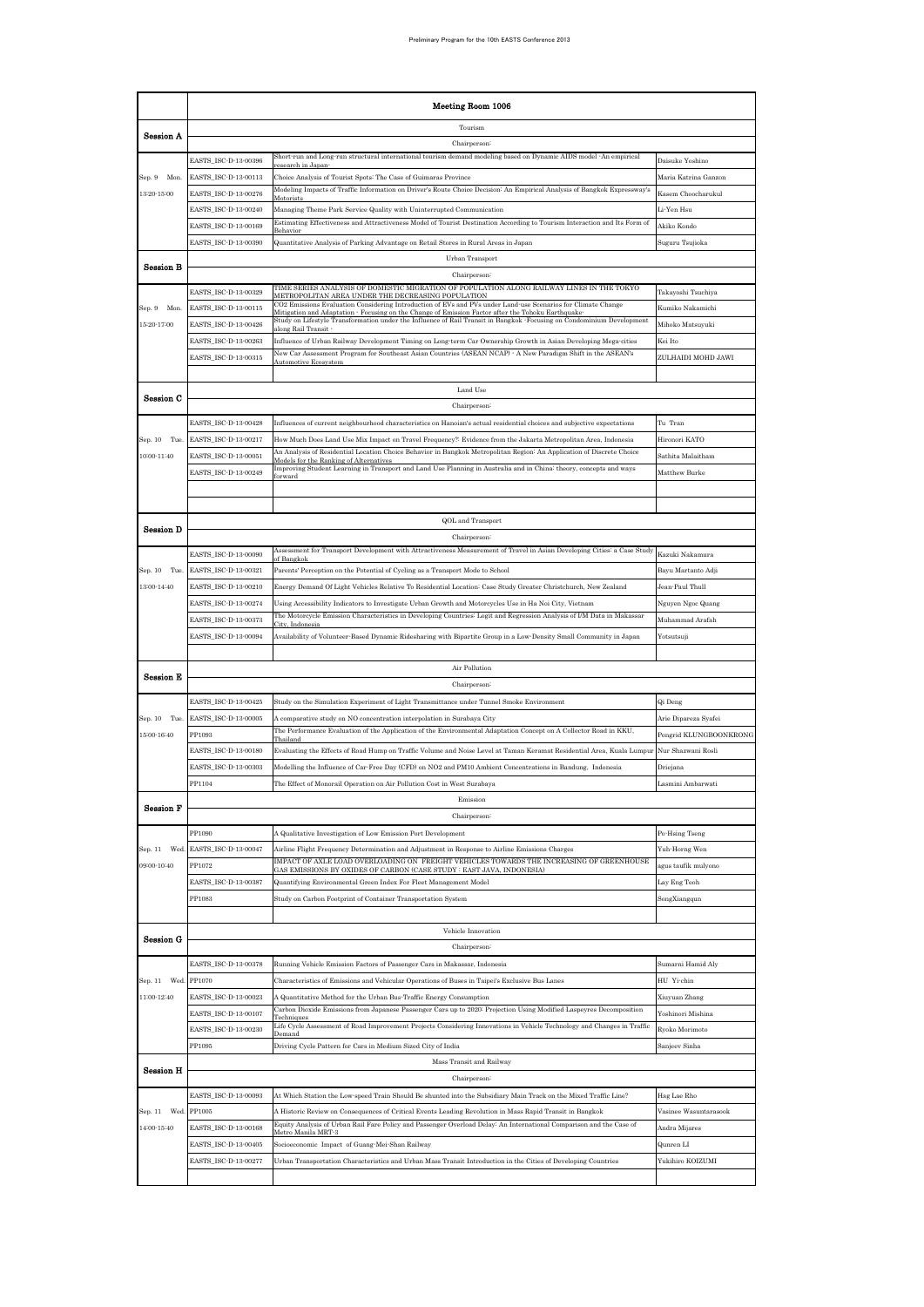|                  | Meeting Room 1008                            |                                                                                                                                                                                                                                            |                                |  |  |  |
|------------------|----------------------------------------------|--------------------------------------------------------------------------------------------------------------------------------------------------------------------------------------------------------------------------------------------|--------------------------------|--|--|--|
|                  |                                              | Air/Water Transportation Policy                                                                                                                                                                                                            |                                |  |  |  |
| Session A        |                                              | Chairperson                                                                                                                                                                                                                                |                                |  |  |  |
|                  | EASTS_ISC-D-13-00358                         | Potential Impacts of Maritime Risk on Maritime Traffic Flows and Regional Economies: Case Study at the Straits of Malacca                                                                                                                  | Hironori Kato                  |  |  |  |
| Sep. 9<br>Mon.   | EASTS_ISC-D-13-00095                         | Aviation Policy in Indonesia and Its Relation to ASEAN Single Aviation Market                                                                                                                                                              | Batari Saraswati               |  |  |  |
| 13:20-15:00      | PP1031                                       | AIRCRAFT NOISE ASSESSMENT IN THE VICINITY OF WATTAY INTERNATIONAL AIRPORT, VIENTIANE, LAO PDR                                                                                                                                              | Ernesto Abaya                  |  |  |  |
|                  | EASTS_ISC-D-13-00445                         | Identifying Green Assessment Criteria for Shipping Industries                                                                                                                                                                              | Taih-Cherng Lirn               |  |  |  |
|                  | PP1081                                       | Establishment of Low-carbon Evaluation Index System for Container Terminals                                                                                                                                                                | Zijian GUO                     |  |  |  |
|                  |                                              |                                                                                                                                                                                                                                            |                                |  |  |  |
| Session B        |                                              | Operation and Management of Air/Water Transportation<br>Chairperson <sup>:</sup>                                                                                                                                                           |                                |  |  |  |
|                  | EASTS_ISC-D-13-00066                         | Analysis of Airborne Delay Characteristics of Flights Controlled by Ground-Holding: Case of the Flights to Tokyo                                                                                                                           | Terumitsu Hirata               |  |  |  |
| Sep. 9 Mon.      | EASTS_ISC-D-13-00077                         | nternational Airpor<br>Analysis of vulnerability in ezship delivery process                                                                                                                                                                | Yu-Kai Huang                   |  |  |  |
| 15:20-17:00      | EASTS_ISC-D-13-00083                         | Applying Critical Incidents Technique to Explore the Categories of Service Failure and Service Recovery for Taiwanese                                                                                                                      | Kai-Chieh HU                   |  |  |  |
|                  | EASTS_ISC-D-13-00065                         | Analysis of Acceptable Flight Frequency under the Effects of Other People's Noise Situations                                                                                                                                               | Veng Kheang PHUN               |  |  |  |
|                  | EASTS_ISC-D-13-00424                         | Study on the Structure of Safety Performance Indicators for Airline Companies                                                                                                                                                              | Sunghoon Kim                   |  |  |  |
|                  | EASTS_ISC-D-13-00473                         | Upward safety communication and safety behavior of cabin crew                                                                                                                                                                              | Shu-Chuan Chen                 |  |  |  |
|                  |                                              | Pricing                                                                                                                                                                                                                                    |                                |  |  |  |
| Session C        |                                              | Chairperson:                                                                                                                                                                                                                               |                                |  |  |  |
|                  | EASTS_ISC-D-13-00024                         | A Review and Advance of High-Occupancy Toll Lanes' Toll Schemes                                                                                                                                                                            | CHIH-LIN CHUNG                 |  |  |  |
| Sep. 10 Tue.     | EASTS_ISC-D-13-00295                         | Investigation into the Effects of Gas Price and GDP on Freeway Traffic                                                                                                                                                                     | Yu-Chiun CHIOU                 |  |  |  |
| 10:00-11:40      | EASTS_ISC-D-13-00012                         | A Ladder type Mechanism of Option Pricing for Truck only Toll Lanes                                                                                                                                                                        | Chih-Peng Chu                  |  |  |  |
|                  | EASTS_ISC-D-13-00124                         | Comprehensive Analysis of Toll Price Elasticity of Demand for Toll Roads - Demonstration Projects on Flexible Charge in                                                                                                                    | Yukihiro Tsukada               |  |  |  |
|                  | EASTS_ISC-D-13-00003                         | A Binary Logit Approach to Analysis of Route Choice Behaviour and Value of Travel Time Reliability: A Case Study of an<br>Urban Corridor in New Delhi                                                                                      | Ravi Sekhar Chalumuri          |  |  |  |
|                  |                                              |                                                                                                                                                                                                                                            |                                |  |  |  |
| <b>Session D</b> |                                              | Project Financing                                                                                                                                                                                                                          |                                |  |  |  |
|                  |                                              | Chairperson:<br>Measuring the Impact of the Development of the Chuo Shinkansen Using a Quasi-Dynamic SCGE Model that considers the                                                                                                         |                                |  |  |  |
|                  | EASTS_ISC-D-13-00250                         | Population Movemen                                                                                                                                                                                                                         | Tetsuji SATO                   |  |  |  |
| Sep. 10 Tue.     | PP1032                                       | Capital Mobilization of PPP for Sustainable Transport Development in Vietnam                                                                                                                                                               | Thuy Trinh Thu                 |  |  |  |
| 13:00-14:40      | PP1012                                       | A Study to Assess the Economic Effect of the Project to Improve High-risk Sections on National Roads                                                                                                                                       | Wonchul                        |  |  |  |
|                  | EASTS_ISC-D-13-00137<br>EASTS_ISC-D-13-00007 | Developing a Standardized Assessment for PPP Infrastructure Project<br>A Comprehensive Framework for Evaluating the Feasibility of Upgrading Road Category Based On Analytic Hierarchy                                                     | Harun al-Rasyid Lubis          |  |  |  |
|                  |                                              | Process · Case Study in South Sulawesi Province, Indonesia                                                                                                                                                                                 | M. Asad Abdurrahman            |  |  |  |
|                  |                                              |                                                                                                                                                                                                                                            |                                |  |  |  |
|                  |                                              | Project Evaluation                                                                                                                                                                                                                         |                                |  |  |  |
| Session E        |                                              | Chairperson <sup>:</sup>                                                                                                                                                                                                                   |                                |  |  |  |
|                  | EASTS_ISC-D-13-00056                         | An Impact Analysis of the Taiwan Taoyuan International Airport Access MRT System - Considering the interaction between<br>land use and transportation behavior                                                                             | Hsin-Ti CHEN                   |  |  |  |
| Sep. 10 Tue.     | EASTS_ISC-D-13-00192                         | Evaluation of Toll on Doto Expressway by Considering Value of Safety                                                                                                                                                                       | Keita IWADATE                  |  |  |  |
| 15:00-16:40      | EASTS_ISC-D-13-00376                         | Prior Analysis of Effect of Introduction of Rental Two Wheeled Vehicles in Tokushima City                                                                                                                                                  | Yukikazu YAMAGUCHI             |  |  |  |
|                  | EASTS_ISC-D-13-00183                         | Evaluation of Bus Rapid Transit System Corridor Performance in India                                                                                                                                                                       | Nataraju Jakkula               |  |  |  |
|                  | PP1085                                       | Benchmarking the Efficiency Performance of International Metro Systems                                                                                                                                                                     | Chi-Hong Tsai                  |  |  |  |
|                  | PP1058                                       | An Evaluation of Urban Congestion Charging in Seoul                                                                                                                                                                                        | Awangkyun Lim                  |  |  |  |
| <b>Session F</b> |                                              | TDM Policy                                                                                                                                                                                                                                 |                                |  |  |  |
|                  |                                              | Chairperson:                                                                                                                                                                                                                               |                                |  |  |  |
|                  | PP1011                                       | Transportation Demand Management: a Solution to Reduce Congestion and Towards a Sustainable Transportation in Hanoi<br>Effectiveness of the Number Coding Scheme for the Improvement of Parking Conditions in Saint Louis University (SLU) | Truong Hoang Hai               |  |  |  |
| Sep. 11<br>Wed   | EASTS_ISC-D-13-00155                         | Main Campus                                                                                                                                                                                                                                | Mark P. De Guzman              |  |  |  |
| 09:00-10:40      | EASTS_ISC-D-13-00221                         | How Travel Pattern Changes after Number Coding Scheme as a Travel Demand Management Measure was Implemented?<br>Factors Influencing the Acceptability of Travel Demand Management (TDM) Measures in Lahore: Application of Behavioral      | Grace Padayhag Gueta           |  |  |  |
|                  | EASTS ISC-D-13-00202                         |                                                                                                                                                                                                                                            | Muhammad Ashraf Javid          |  |  |  |
|                  | EASTS_ISC-D-13-00074                         | Analysis of Potential Multimodal Connections in Intercity Network of Turkey                                                                                                                                                                | Huseyin Tirtom                 |  |  |  |
|                  |                                              | ITS Policy                                                                                                                                                                                                                                 |                                |  |  |  |
| Session G        |                                              | Chairperson:                                                                                                                                                                                                                               |                                |  |  |  |
|                  | EASTS_ISC-D-13-00439                         | Commercial Vehicle Preclearance Program: Motor Carriers' Perceived Impacts and Attitudes towards Potential                                                                                                                                 | Brian Lee                      |  |  |  |
| Sep. 11 Wed      | EASTS_ISC-D-13-00247                         | Implementatio<br>Measuring the Acceptability of Self-Balancing Two-Wheeled Personal Mobility Vehicles                                                                                                                                      | Ang Li                         |  |  |  |
| 11:00-12:40      | EASTS_ISC-D-13-00413                         | Stated Responses to Policy Interventions and Technological Innovation of Electric Motorcycles in Laos                                                                                                                                      | Ling Sun                       |  |  |  |
|                  | PP1009                                       | Design and Implementation of Assistant Decision Support System for China's Large-Scale Railway Passenger Station                                                                                                                           | Xi Zhang                       |  |  |  |
|                  | EASTS_ISC-D-13-00159                         | Effects of ETC Service Failure and Recovery Strategies on Freeway Drivers' Satisfaction                                                                                                                                                    | Yi Wen KUO                     |  |  |  |
|                  |                                              |                                                                                                                                                                                                                                            |                                |  |  |  |
|                  |                                              | <b>Transport Policy</b>                                                                                                                                                                                                                    |                                |  |  |  |
| <b>Session H</b> |                                              | Chairperson <sup>:</sup>                                                                                                                                                                                                                   |                                |  |  |  |
|                  | PP1055                                       | Research on the Impact of Omnibus Industry Deregulation - From the Case of Entrance and Exit in Rural Area in Japan                                                                                                                        | Hisashi OOI                    |  |  |  |
| Sep. 11 Wed      | EASTS_ISC-D-13-00457                         | Role of Urban Public Transport Subsidy in Indonesia                                                                                                                                                                                        | Muhammad Nanang<br>Prayudyanto |  |  |  |
| 14:00-15:40      | EASTS_ISC-D-13-00031                         | A Study of Recent Management Modifications after Railway Reform in Japan and the UK                                                                                                                                                        | Fumio Kurosaki                 |  |  |  |
|                  | EASTS_ISC-D-13-00304                         | On-Rail Competition in Korea: A Comparison with Railways in Japan and Europe                                                                                                                                                               | Fumio KUROSAKI                 |  |  |  |
|                  | EASTS_ISC-D-13-00020                         | A Comparative Study of Towing Performance of Illegally Parked Vehicles                                                                                                                                                                     | Wen-Sheng Chou                 |  |  |  |
|                  |                                              |                                                                                                                                                                                                                                            |                                |  |  |  |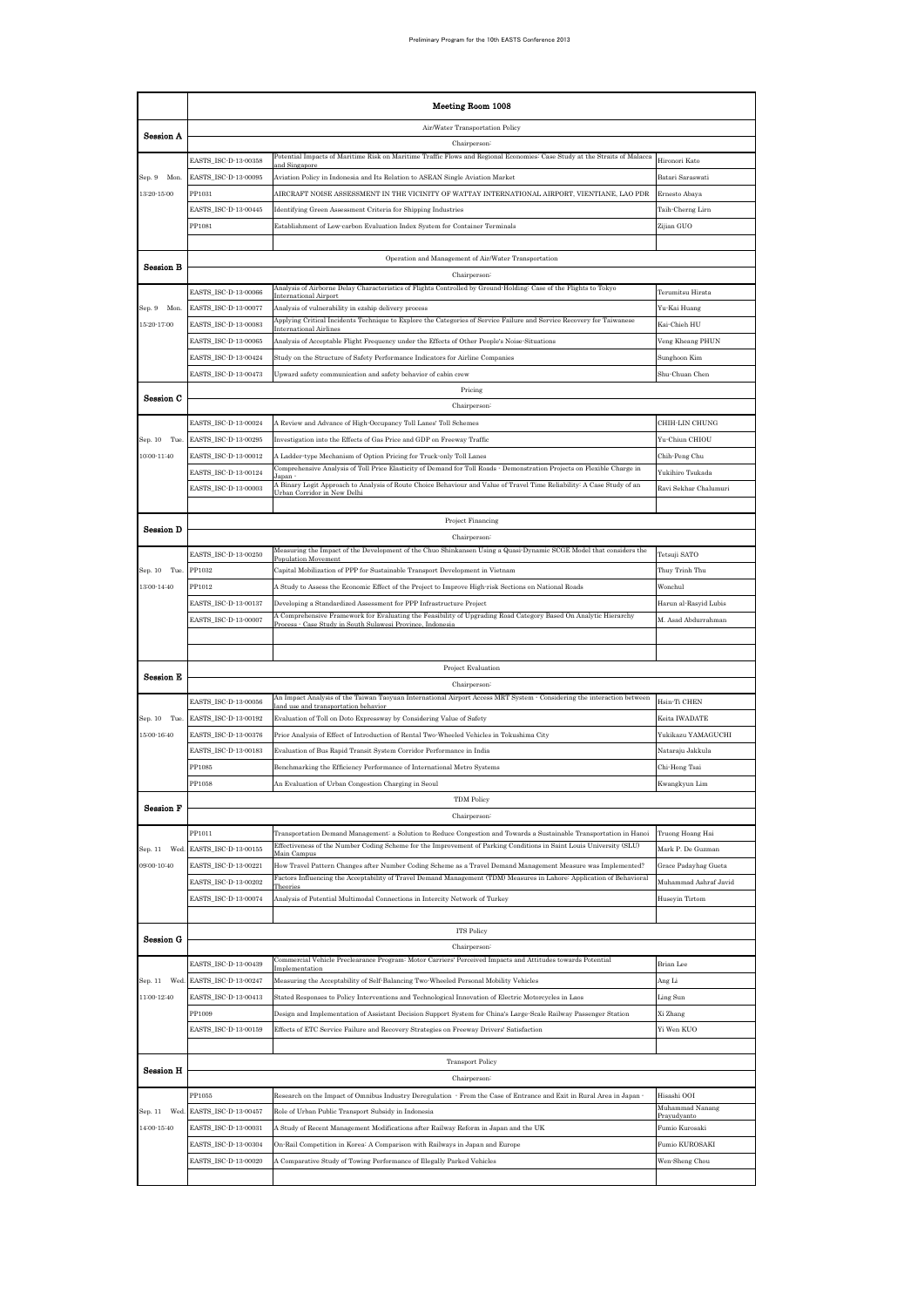Poster Session I Sept.10, 12:40-14:00

| Manuscript ID        | Title                                                                                                                                                                | Presenter              |
|----------------------|----------------------------------------------------------------------------------------------------------------------------------------------------------------------|------------------------|
| EASTS ISC-D-13-00149 | Do Citizens Read Newsletters Published by Planning Authorities? An Experimental<br>Study Using the Eye Camera                                                        | <b>Shintaro TERABE</b> |
| EASTS ISC-D-13-00479 | Study on Toll System in Vietnam                                                                                                                                      | Trinh Thu Thuy         |
| PP1052               | Design and Implement of Parking Guidance and Management System of Jinan, China                                                                                       | Yongjie Lin            |
| PP1098               | Some Results of Research on Fuel Consumption of Freight Train in Ulaanbaatar Railway<br>Company                                                                      | Badarch Bayarsuren     |
| EASTS ISC-D-13-00389 | Segway's Running Behaviour Focusing on Riders' Experience based on Image Processing<br>Data                                                                          | Hiroaki Nishiuchi      |
| PP1091               | Recent Transition in Transportation Environment in Jakarta Metropolitan Area Over<br>Years                                                                           | Deo Nobel              |
| PP1044               | Trend of EASTS Research in the Past 20 Years                                                                                                                         | Kurihara Takeshi       |
| EASTS ISC-D-13-00260 | Influence of Family Safety Information Availability and Shelter Conditions on the Behaviour of Earthquake<br>Stranded Commuters' A Multi-Agent Simulation Analysis   | Kenetsu Uchida         |
| PP1079               | Analytic Hierarchy Process for Evaluation of Public Transport Policy Design in Phnom<br>Penh City                                                                    | Lon Virakvichetra      |
| EASTS_ISC-D-13-00132 | Decision-making on Transport Policy: A Comparison between Scholars and Stakeholders                                                                                  | Shih-Yao Kuo           |
| EASTS_ISC-D-13-00234 | Impact Assessment of Induced Traffic on Feasibility of Highway Projects                                                                                              | Shriniwas Arkatkar     |
| EASTS_ISC-D-13-00410 | The Different Impacts of High-speed Trains and Expressway on Chinese Population and Economic Spatial<br>Distribution: An Empirical Study of Wuhan-Guangzhou Corridor | Wenbo Kuang            |
| EASTS ISC-D-13-00130 | Cross-Sector Transportation Authority for Jakarta Metropolitan Area                                                                                                  | Hirohisa Kawaguchi     |
| EASTS ISC-D-13-00341 | Relative Competitiveness of Korea's Transportation Services in International Trade                                                                                   | Chun Kon Kim           |
| EASTS ISC-D-13-00084 | Applying Financial Ratio Analysis with DEA and FMCDM Technique to Evaluate<br>Operation Performance for Shipping Industry                                            | Wen-Cheng Lin          |
| EASTS ISC-D-13-00266 | Influences of Environmental Consciousness and Attitudes to transportation on Electric<br>Vehicle Purchase Intentions                                                 | Huan LIU               |
| PP1028               | The Case of Eco-Drive Education and Effect Analysis in ROKAF for Low Carbon and<br>Green Growth                                                                      | Jung, Byungho          |
| EASTS ISC-D-13-00186 | Evaluation of Free Ride Mobility based on Transit Card Data in Seoul                                                                                                 | Song, Ji-Young         |
| EASTS_ISC-D-13-00458 | Stakeholders' Perspectives on Feasibility of Cooperation among Them in Carsharing<br>Market: Evidence from Japan                                                     | Hironori KATO          |
| EASTS ISC-D-13-00096 | Potential Choices of Travel Mode including Carsharing and Carsharing Membership:<br>Evidences from Four Japanese Cities                                              | Hironori KATO          |

## Poster Session II Sept.10, 14:40-16:00

| Manuscript ID        | Title                                                                                                                                                    | Presenter           |
|----------------------|----------------------------------------------------------------------------------------------------------------------------------------------------------|---------------------|
| PP1010               | Impact of Implementation Information Systems Technology and Regulation on Control of overload Against<br>Abuse Rate Freight Cargo In East Java Indonesia | Agus Taufik Mulyono |
| EASTS ISC-D-13-00010 | A Heuristic Approach for On-line Signal Repair Problems                                                                                                  | Tsai-Yun Liao       |
| EASTS ISC-D-13-00215 | How and Why did TDM Work Well in Beijing, China?                                                                                                         | Satoshi Nakao       |
| EASTS ISC-D-13-00461 | Bus Fare Elasticity Analysis Based on Disaggregate-elasticity Model                                                                                      | Yazhou Ni           |
| EASTS ISC-D-13-00325 | Reduction of Private Vehicle Usage in Response to Fuel Price Rise: A Comparison<br>between Automobile Drivers and Motorcycle Riders                      | Chi-Yen Lai         |
| EASTS_ISC-D-13-00203 | Fare Discounts and Purchase Restrictions: Trade-off Effects of Intercity Bus Passengers<br>in Taiwan                                                     | Tsung-Hsien Tsai    |
| EASTS_ISC-D-13-00014 | A Method based on Marginal Rate of Substitution for Modeling Traveler Behavior of<br>Choice among Different Transportation Services                      | <b>Bingrong Sun</b> |
| EASTS ISC-D-13-00346 | Reliability and Stability on the Numerical Analysis in Structural Equation Modeling                                                                      | <b>Borith LONG</b>  |
| EASTS ISC-D-13-00049 | An Analysis of Personal Mobility Promoting Factors Considering the Social Network in<br>Old Newtown                                                      | Masashi Kuwano      |
| EASTS_ISC-D-13-00121 | Comparison of On-street Parking Management in Ermita-Malate and Makati CBD,<br>Philippines                                                               | Judylyn C. Valdez   |
| EASTS_ISC-D-13-00173 | Estimation of Freeway Dynamic Origin-destination Matrices: A Novel Approach                                                                              | Chun-Ming TSENG     |
| EASTS_ISC-D-13-00385 | The influence of transfer time on capacity reliability of transfer hubs                                                                                  | Ning Zang           |
| EASTS ISC-D-13-00164 | Empirical Approaches to Improve the Predictive Performance of Spatial Distribution<br>Neural Network Models                                              | <b>GUSRI YALDI</b>  |
| PP1040               | Research on Automobile Average Speed Running on Roads in Ulaanbaatar                                                                                     | Bayarsuren Badarch  |
| EASTS ISC-D-13-00265 | Mode Choice with Cumulative Prospect Theory under Uncertainty                                                                                            | Lianyan Zhao        |
| EASTS ISC-D-13-00108 | Challenging for Transport Policy Appraisal in Developing Countries - Review of Selected<br>Strategic Sustainability Assessment Research                  | Rudi Sugiono Suyono |
| EASTS ISC-D-13-00006 | A Comparison Study of Forecasting Accuracy of Econometric Models on Domestic Freight<br>Demand in South Korea                                            | Sunghwan CHUNG      |
| EASTS ISC-D-13-00253 | Methods for Efficient Management of Transshipment between Busan North Port and<br>New Port                                                               | Suk Mun Oh          |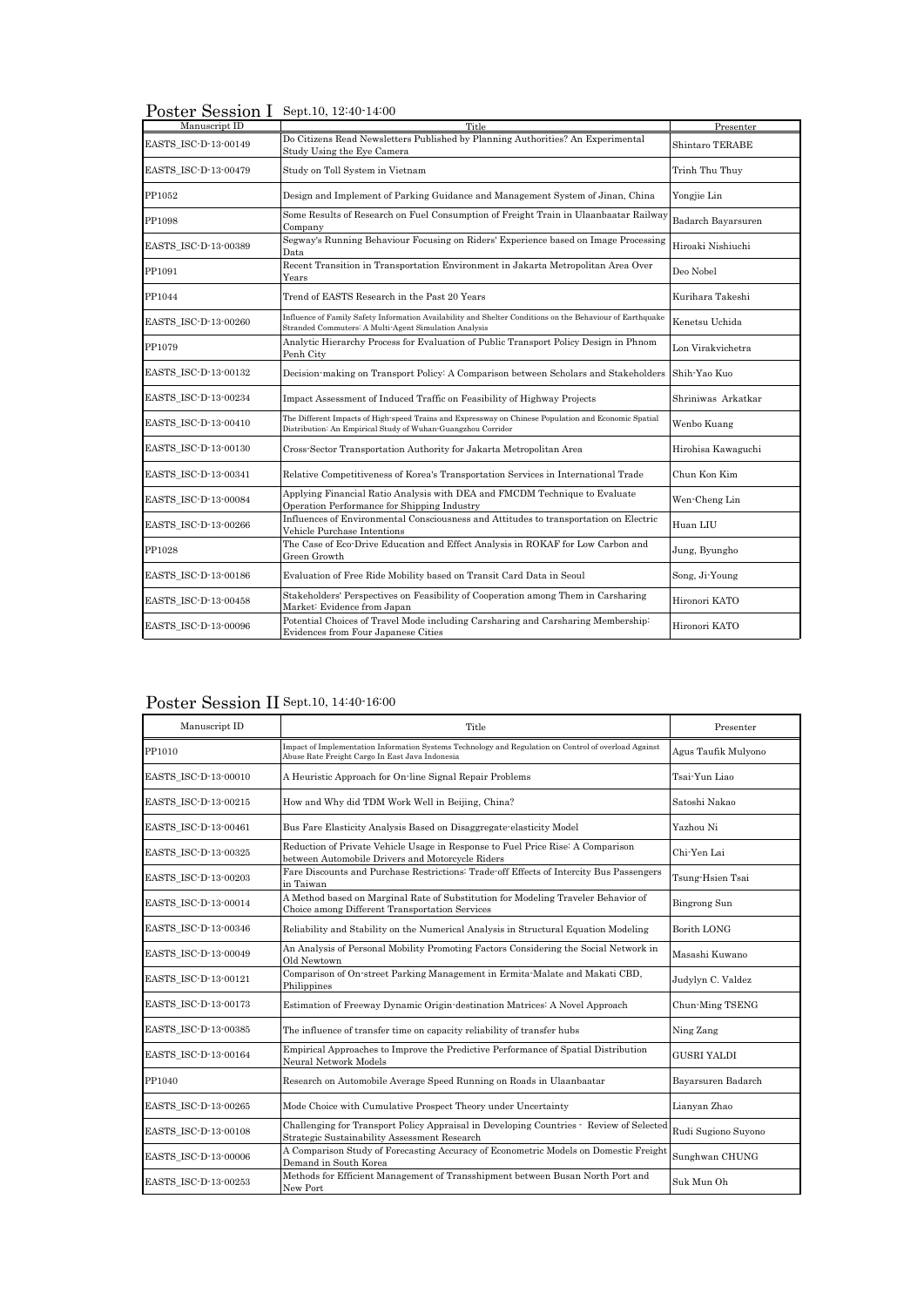Poster Session III Sept.11, 10:40-12:00

| Manuscript ID        | Title                                                                                                                                                                                                              | Presenter           |
|----------------------|--------------------------------------------------------------------------------------------------------------------------------------------------------------------------------------------------------------------|---------------------|
| EASTS ISC-D-13-00291 | Investigating the Impacts of Fixed-time Ramp Metering through Microsimulation                                                                                                                                      | Vahid Poorjafari    |
| EASTS ISC-D-13-00017 | A Microsimulation Model of Median Busway and ATCS (Case Study: Transjogja Bus,<br>Yogyakarta, Indonesia)                                                                                                           | Anugrah Ilahi       |
| EASTS ISC-D-13-00059 | An Integrated Taxi Dispatching Strategy Handling both Current and Advance Bookings                                                                                                                                 | Xian Wu             |
| EASTS ISC-D-13-00145 | Development of the Status Map for Integration of Ramp Metering and Information<br>Provision                                                                                                                        | Katsuya SAKAI       |
| EASTS_ISC-D-13-00430 | Study on External Collecting and Distributing Network Collapse Path Model and<br>Algorithm of Chinese Urban HSR Passenger Station                                                                                  | Xi Zhang            |
| PP1020               | Exploring the Traffic Characteristics and Evaluating Level of Service for Basic Segment<br>and Ramp in a Freeway System                                                                                            | Chun-Zin YANG       |
| PP1057               | Simulation Analysis of Entry Capacity at Single-lane Roundabout Considering<br>Pedestrian Impact                                                                                                                   | Nan KANG            |
| EASTS ISC-D-13-00143 | Development of Ramp Metering Using Fuzzy Logic Control Algorithm on Freeway                                                                                                                                        | Tien-Pen Hsu        |
| EASTS_ISC-D-13-00133 | Delay Estimation at Signalized Intersections with Variable Queue Discharge Rate                                                                                                                                    | Prakash Ranjitkar   |
| EASTS ISC-D-13-00308 | Traffic Signal Design with an Increasing Queue Discharge Rate                                                                                                                                                      | Prakash Ranjitkar   |
| EASTS ISC-D-13-00098 | Benchmarking Operational Efficiency of Different Intersection Types                                                                                                                                                | Prakash Ranjitkar   |
| EASTS ISC-D-13-00393 | Queue Discharge Characteristics of Straight-through Lanes for Taiwan Depressed Urban<br><b>Streets</b>                                                                                                             | Pin-Yi TSENG        |
| EASTS ISC-D-13-00105 | Capacity and Bottleneck Analysis of Tunnel-Group Freeway                                                                                                                                                           | Pin-Yi TSENG        |
| EASTS_ISC-D-13-00171 | Estimating Queue Length at Signalized Intersections from Single Loop Detector Data                                                                                                                                 | Prakash Ranjitkar   |
| EASTS ISC-D-13-00232 | Identifying the factors affecting expressway user satisfaction in Korea                                                                                                                                            | Sunghwan CHUNG      |
| PP1054               | PRACTICAL EARTH ANCHORING TECHNOLOGY FOR STRENGTHENING SLOPE WALL PROTECTION (CASE<br>STUDY: DG. SIRUA ROAD POST CONSTRUCTION FAILURE WITH SKYHOOK - GRID BEAM TECHNOLOGY IN<br><b>MAKASSAR CITY - INDONESIA</b> ) | Lawalenna Samang    |
| PP1039               | Efficient Road Maintenance Method using Computerized Road-Register Data                                                                                                                                            | Sung Hwan Ki        |
| EASTS_ISC-D-13-00139 | Development of a Diagnostic Method for Road Markings Using Sequential Images Taken<br>from a Traveling Vehicle                                                                                                     | Takumi ASADA        |
| PP1071               | ANALYSIS OF PAVEMENT CONDITION INDEX (PCI) AND SOLUTION ALTERNATIVE OF PAVEMENT DAMAGE HANDLING DUE TO FREIGHT<br>TRANSPORTATION OVERLOADING (CASE STIIDY: NATIONAL ROAD SECTION WEST SUMATRA BORDER-JAMBI CITY)   | agus taufik mulyono |
| EASTS ISC-D-13-00478 | Study on Calculating Maximum Tangent Length When Driving Super-Highway                                                                                                                                             | Joonbeom LIM        |
| EASTS ISC-D-13-00099 | Bending Stress Distribution in Bi-layer Cement Concrete Pavements                                                                                                                                                  | Chuanchao ZHENG     |

## Poster Session IV Sept.11, 12:40-14:00

| Manuscript ID        | Title                                                                                                                                   | Presenter         |
|----------------------|-----------------------------------------------------------------------------------------------------------------------------------------|-------------------|
| EASTS ISC-D-13-00013 | A Land-Use Transport Model to Assess the Impact of Urban Policies on Carbon Dioxide<br>Reduction and Sustainability                     | Masanobu Kii      |
| EASTS ISC-D-13-00400 | Shrinking or Cohesion?: Estimation for a Future Spatial Distribution of Demographic<br>Structure and Building Age in Obihiro Urban Area | Takuya ENDO       |
| EASTS ISC-D-13-00374 | Rolling Stock Assignment Model for Taiwan Railways Administration                                                                       | Yung-Cheng Lai    |
| EASTS ISC-D-13-00269 | Integrated Rolling Stock and Route Improvement Optimizer                                                                                | Yung-Cheng Lai    |
| EASTS ISC-D-13-00097 | Base Train Equivalents for Analytical Capacity Analysis                                                                                 | Yung-Cheng Lai    |
| EASTS ISC-D-13-00190 | Evaluation of Railway Service Efficiency and Stability in Capacity Utilization                                                          | Yung-Cheng Lai    |
| EASTS ISC-D-13-00175 | Estimation Track Capacity and Delay with Parametric Models                                                                              | Yung-Cheng Lai    |
| EASTS ISC-D-13-00395 | Railroad Heterogeneous Traffic Routing with Link and Node Delay                                                                         | Yung-Cheng Lai    |
| EASTS_ISC-D-13-00289 | Investigating Heterogeneous Factor Effects on Stress and Burnout of Commercial<br>Drivers: A Case in Taiwan                             | Yishih Chung      |
| EASTS ISC-D-13-00330 | Passengers' Attitudes to the Service items of Jeepneys in Metro Manila by Different<br>Lifestyles                                       | Toshiyuki Okamura |
| EASTS ISC-D-13-00349 | Review of Land Use Pattern of Jakarta In Perspective of Transit Oriented Development<br>(TOD)                                           | Muiz Thohir       |
| EASTS ISC-D-13-00422 | Suburban Bus Route Design                                                                                                               | Xiaobo Qu         |
| PP1060               | Public transportation Service Monitoring Using Transit Card System and User<br>Satisfaction Assessment Using On-line Survey in Korea    | Jinsu LEE         |
| EASTS ISC-D-13-00151 | Dynamic Forecasting of Bus Path Travel Time: Simplified Stochastic Approach                                                             | Suyun AN          |
| EASTS_ISC-D-13-00085 | AApproximation and Short-Term Prediction of Bus Dwell Time using AVL Data                                                               | Prakash Ranjitkar |
| PP1087               | A Multi Agent Simulation Model for Estimating Knock-on Train Delays under High-<br>Frequency Urban Rail Operation                       | Kotaro KAWAMURA   |
| PP1061               | The Intention of Modal Shift for Shopping Mall Visitors in Metro Manila Considering<br>Consciousness of Private Car Use and Ownership   | Toshiyuki Okamura |
| PP1076               | Modeling Pedestrian Walking Speed at Signalized Crosswalks Considering Crosswalk<br>Length and Signal Timing                            | Xin ZHANG         |
| EASTS ISC-D-13-00403 | The exclusive lane design of public transit network considering Vertical equity                                                         | Yun Kyung Bae     |